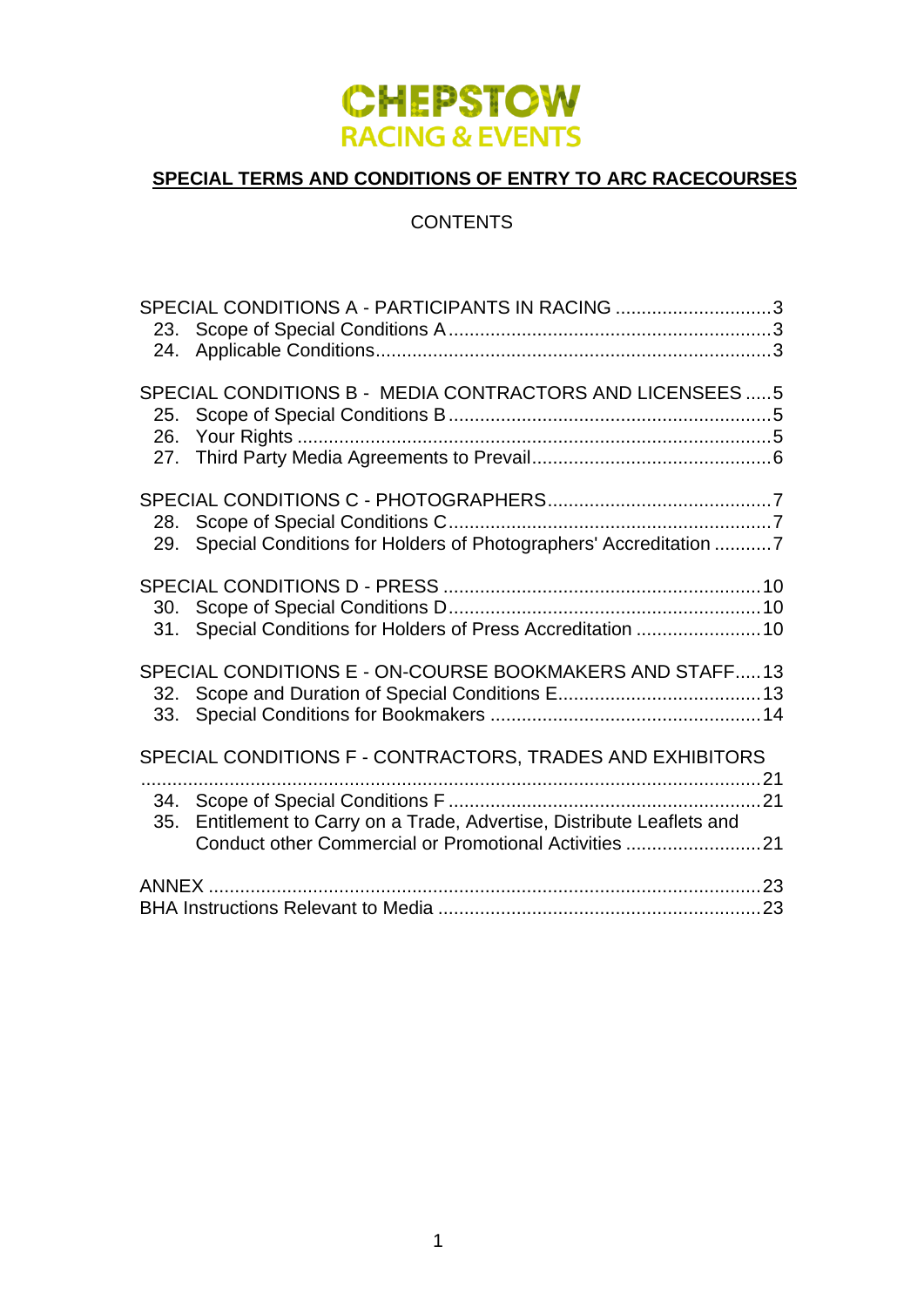#### **ADDITIONAL TERMS AND CONDITIONS OF ENTRY TO ARC RACECOURSES**

**The following Special Conditions apply in addition to the Conditions to certain categories of Attendee. Most Attendees will not fall within any of the categories covered by the following Special Conditions. Attendees will only be required to comply with, and will only be entitled to any of the rights and privileges set out in, the following Special Conditions where specifically and expressly admitted to the Racecourse on the basis of one or more of the categories of Special Condition. An Attendee may, however, be admitted on the basis of more than one of the relevant categories. The provisions of these Special Conditions shall apply in preference to the relevant provisions of the Conditions.** 

**If a provision in these Special Conditions conflicts with a provision in the Conditions, these Special Conditions shall modify the Conditions solely to the extent necessary to give effect to the relevant Special Condition(s).**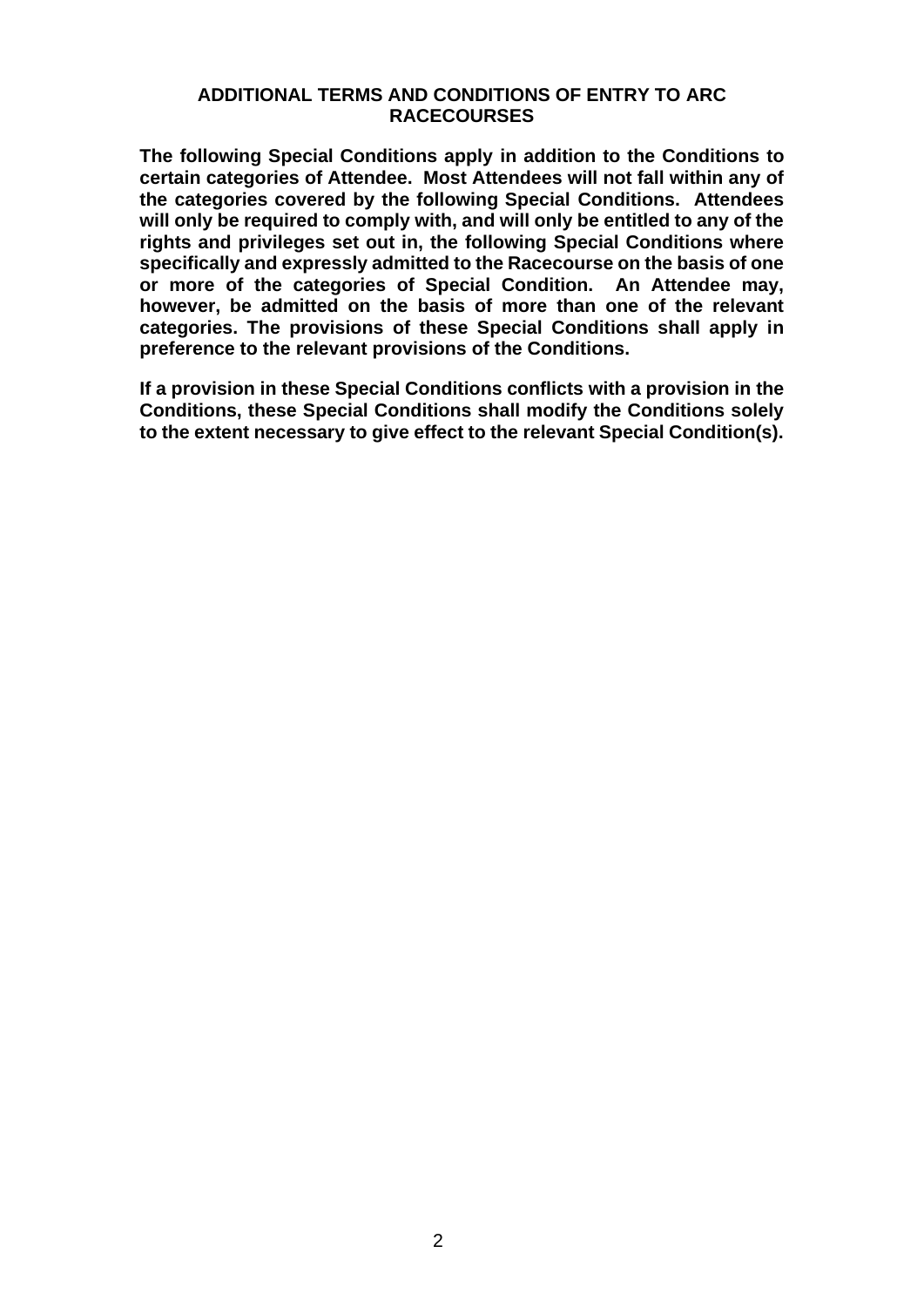## <span id="page-2-0"></span>SPECIAL CONDITIONS A - PARTICIPANTS IN RACING

## <span id="page-2-1"></span>23. **Scope of Special Conditions A**

- 23.1 These Special Conditions A apply to all Attendees who are actually involved in racing at a particular fixture whether as racecourse officials including but not limited to British Horseracing Authority officials, racehorse owners, trainers, jockeys, medical professionals, veterinary or other animal care or welfare professionals, assistants to any of the foregoing, stable staff, drivers or other Attendees fulfilling comparable roles directly related to the business of racing on the relevant day (**Racing Professionals**).
- 23.2 These Special Conditions A apply whether or not a Racing Professional Attendee holds a badge, PASS Card or other entitlement to enter the Racecourse.

## <span id="page-2-2"></span>24. **Applicable Conditions**

- 24.1 Where your entry to the Racecourse is by PASS Card you must show your PASS Card at the PASS entrance to collect your day badge allocation, which is non-transferable.
- 24.2 Where appropriate, your PASS Card and/or badge will entitle you to access to the owners' and trainers' facilities at the Racecourse, the Parade Ring and the Winners' Enclosure. Racing Professionals will be granted access to the different areas of the Racecourse depending upon the role of the relevant Racing Professional, as we determine.
- 24.3 All Attendees (which for the purposes of this condition also includes horses) are reminded that many races and fixtures are given coverage on television, radio and in print and various other forms of media. By entering the Racecourse Attendees are accepting they and/or their horse(s) may appear in such coverage which may also include printed or electronic material used for the promotion of the Racecourse.
- 24.4 Accordingly, Attendees shall have no right to demand any payment in respect of, their and/or their horse(s) inclusion in any such coverage whether produced by the Executive or by third parties authorised by the Executive. Furthermore by entering the Racecourse each Attendee accepts the passing of still or moving images of them to third parties authorised by the Executive for the purposes of the production of printed or electronic material to be used solely for the promotion of the Racecourse in line with our privacy policy, which is available from Operator's website Chepstow Racecourse.
- 24.5 Each Attendee may be asked to give additional consents or waivers required for the unrestricted lawful use of any coverage (if any) without request for payment or imposing any other conditions.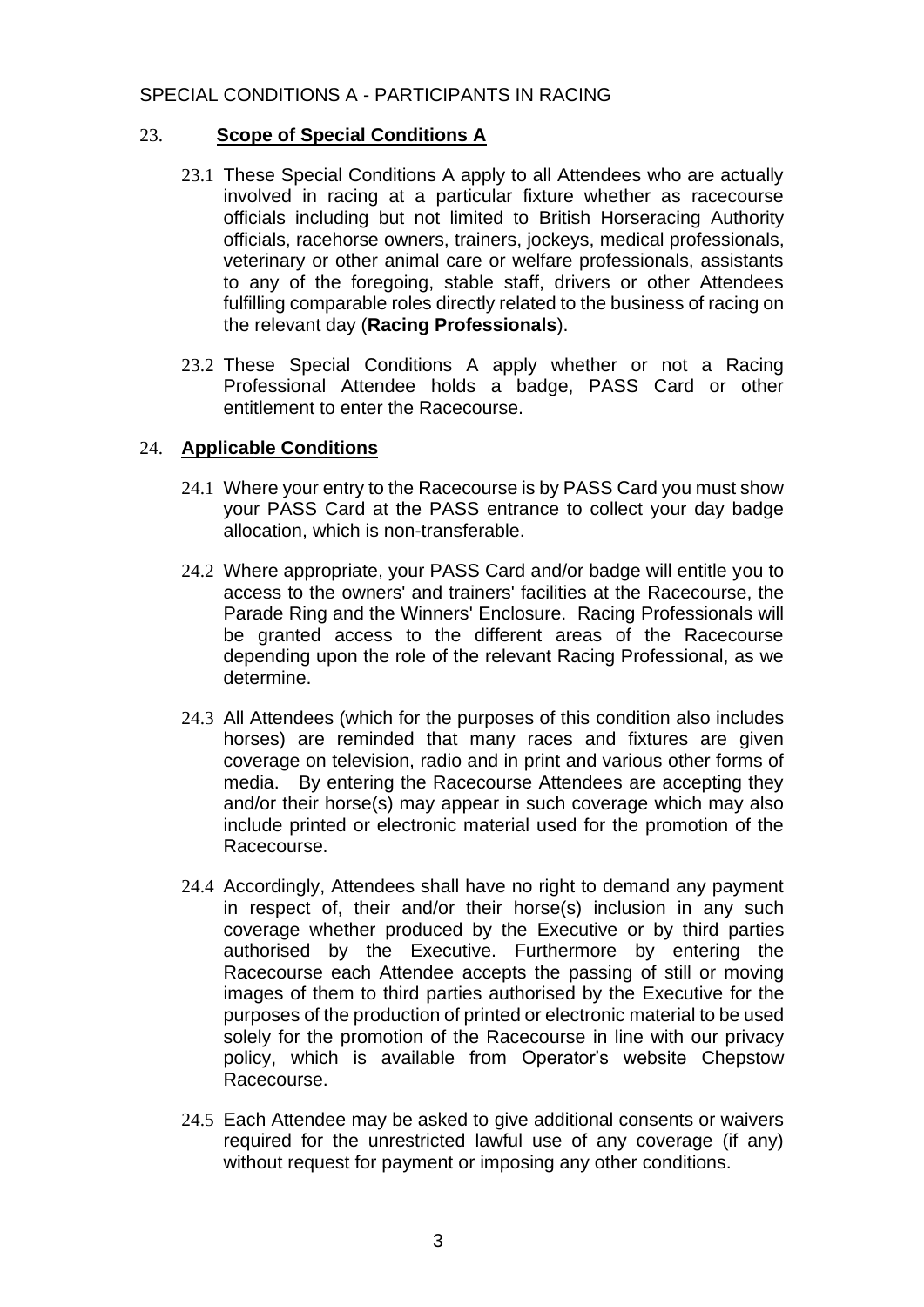24.6 All Racing Professionals granted access to the Racecourse under these Special Conditions A must hold and maintain, or their employers must hold and maintain, comprehensive and adequate public liability insurance with a reputable insurer on industry standard terms to cover a reasonable level of liability for any claim for which they may become liable as a result of any loss or damage which they cause whilst present on the Racecourse. We reserve the right to refuse entry to, or to expel, any Attendee admitted under these Special Conditions A who does not produce satisfactory evidence of such insurance on demand or within such period as we may determine.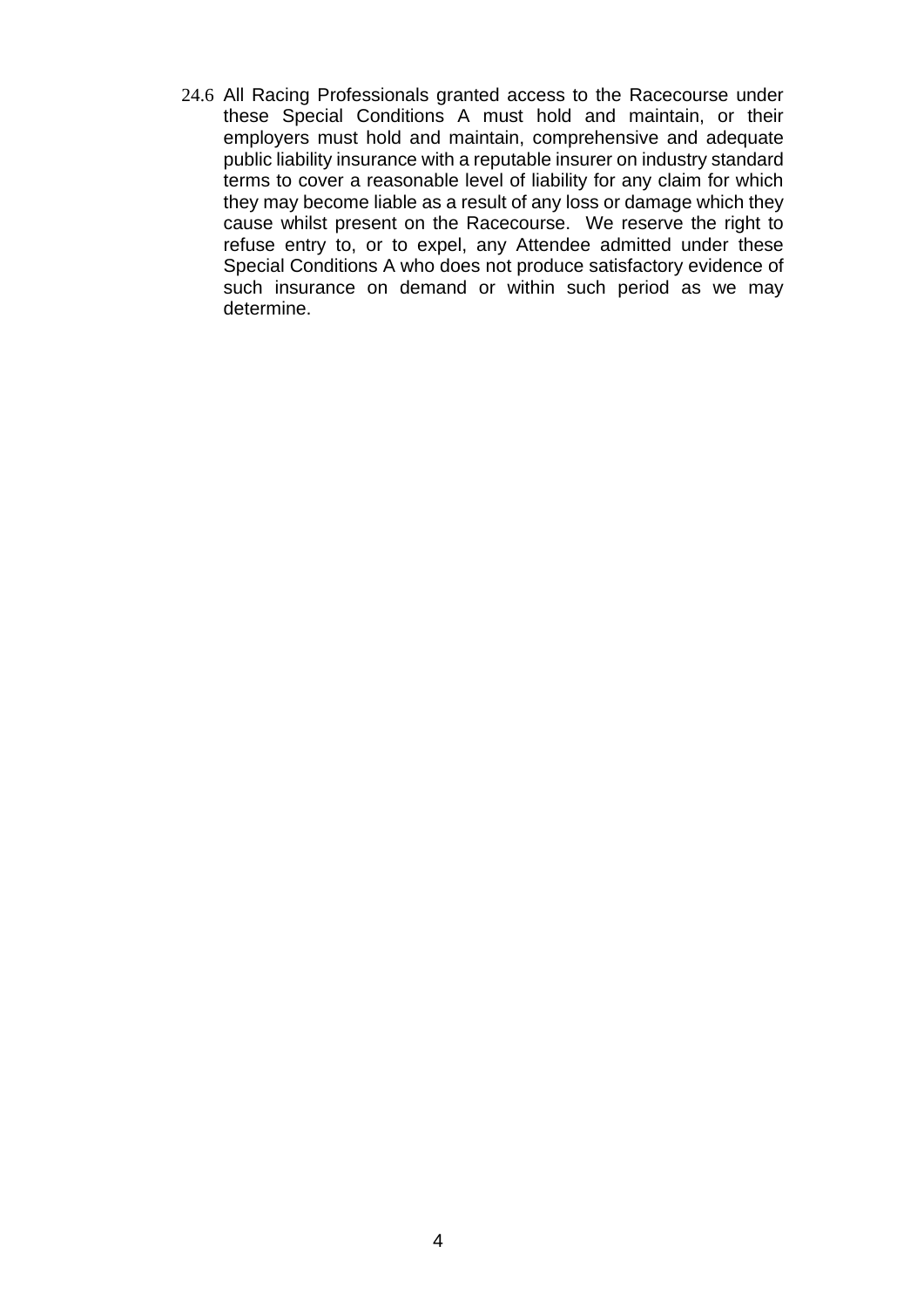## <span id="page-4-0"></span>**SPECIAL CONDITIONS B - MEDIA CONTRACTORS AND LICENSEES**

## <span id="page-4-1"></span>25. **Scope of Special Conditions B**

- 25.1 We (and or our duly authorised agents and sub-licensees) may from time to time enter into agreements with third parties under which those third parties, their sub-contractors and licensees are permitted to enter the Racecourse for the purpose of producing still images or audio/visual/data coverage of races and fixtures and/or transmitting, broadcasting or otherwise distributing such coverage from the Racecourse (a "**Third Party Media Agreement"**). These Special Conditions B apply to all Attendees who are present on the Racecourse under the terms of a Third Party Media Agreement or for purpose(s) equal or similar to those permitted by a Third Party Media Agreement ("**Media Attendees"**).
- 25.2 These Special Conditions B apply whether or not a Media Attendee holds a badge, PASS Card or other entitlement to enter the Racecourse.
- 25.3 Subject to any special conditions that may be agreed in any Third Party Media Agreement or Racecourse accreditation all Media Attendees granted access to the Racecourse under these Special Conditions B must hold and maintain, or their employers must hold and maintain, comprehensive and adequate public liability insurance with a reputable insurer on industry standard terms to cover a reasonable level of liability for any claim for which they may become liable as a result of any loss or damage which they cause whilst present on the Racecourse. We reserve the right to refuse entry to, or to expel, any Media Attendee admitted under these Special Conditions B who does not produce satisfactory evidence of such insurance on demand or within such period as we may determine.

## <span id="page-4-2"></span>26. **Your Rights**

- 26.1 Ordinarily the rights which Attendees have to produce audio/visual/data coverage of races and fixtures is limited under Condition 10. However, where Media Attendees are present on the Racecourse under the terms of a Third Party Media Agreement it is likely that the scope of the rights which the relevant Media Attendee enjoys in respect of, or to produce and exploit, audio/visual/data coverage of races and fixtures will be wider than that permitted under Condition 10.
- 26.2 To the extent that the rights granted under a Third Party Media Agreement are wider than the rights granted under the General Conditions, including (but not limited to) Condition 10, Media Attendees will be entitled to exercise and exploit those rights granted to them under the relevant Third Party Media Agreement.
- 26.3 Please note, however, that save where we have expressly agreed otherwise in writing the rights granted a third party under a Third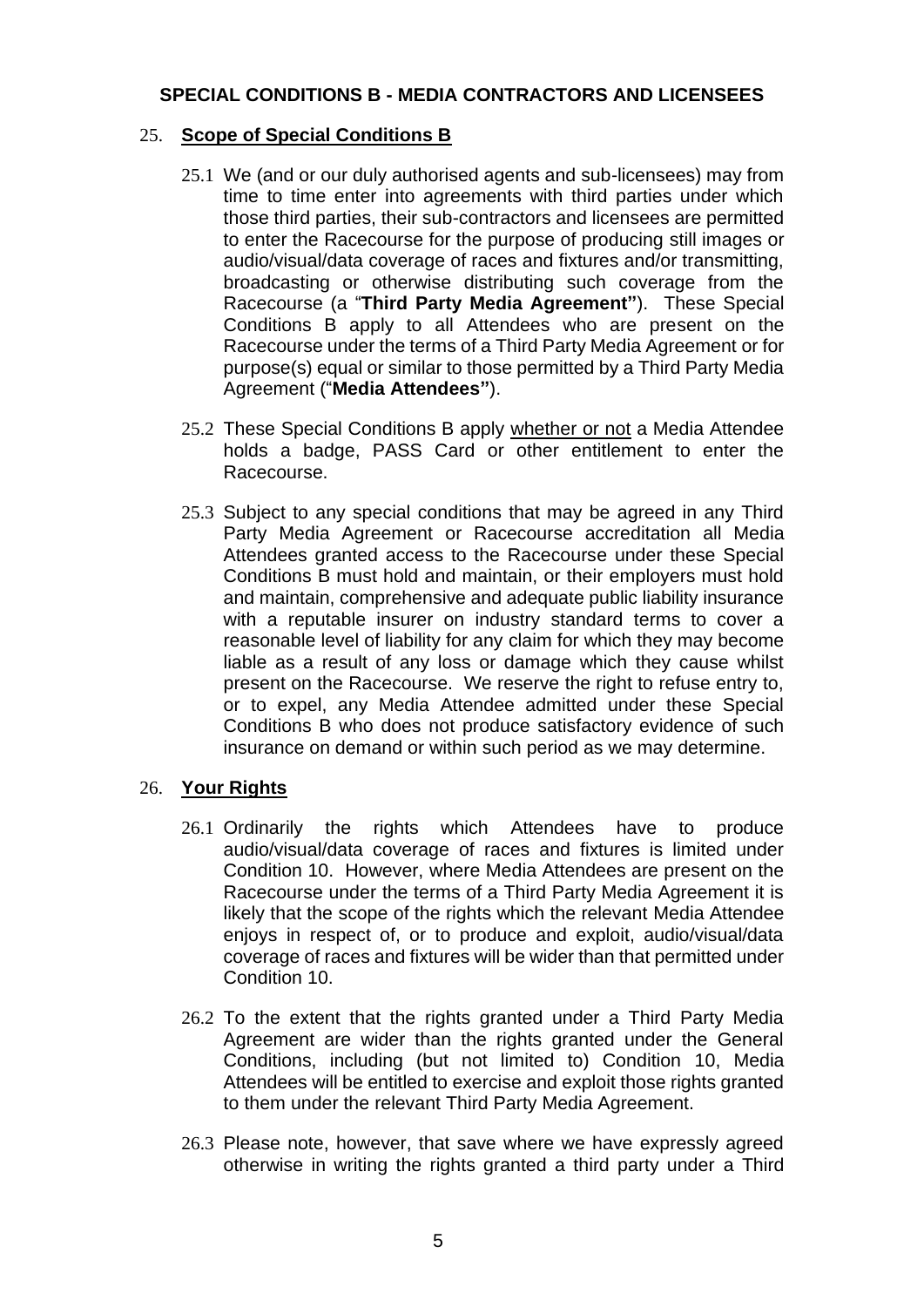Party Media Agreement will be personal to that Media Attendee. Accordingly, Media Attendees' rights to attend the Racecourse will be strictly as an employee or sub-contractor to the relevant third party and Media Attendees will not be entitled to exercise any rights to, or to produce and exploit, audio/visual/data coverage of races and fixtures on their own behalf or for any purpose other than that permitted under the relevant Third Party Media Agreement.

26.4 Media Attendees must comply with the terms of any applicable British Horseracing Authority Instructions which may be relevant to their activities on the Racecourse. Particular attention is drawn to BHA General Instructions 5.1 and 5.2(2) which are set out in the Annex to these Conditions.

#### <span id="page-5-0"></span>27. **Third Party Media Agreements to Prevail**

If and to the extent that there is any conflict between these Conditions and the terms of any Third Party Media Agreement, the terms of the Third Party Media Agreement shall prevail.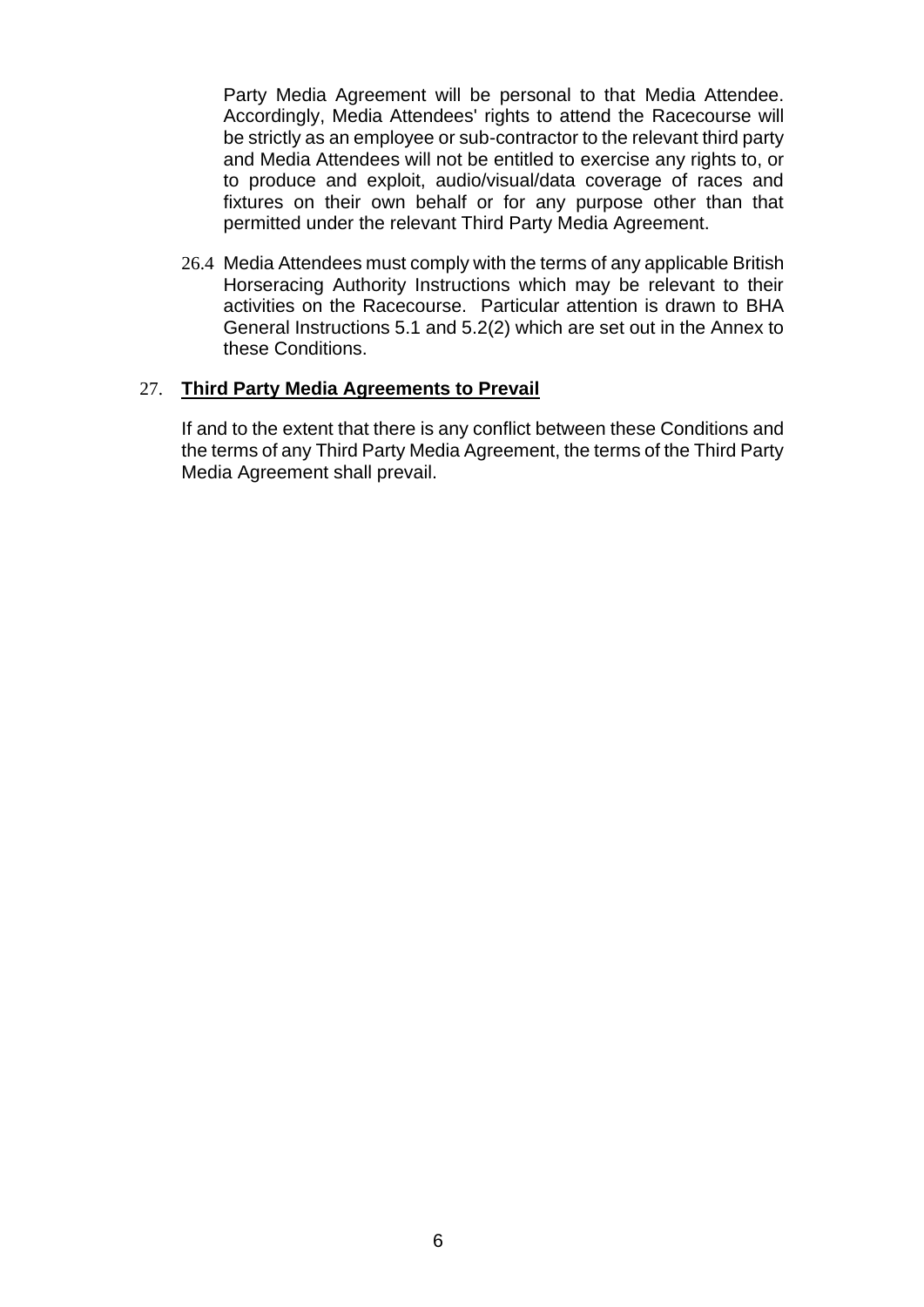## <span id="page-6-0"></span>**SPECIAL CONDITIONS C - PHOTOGRAPHERS**

## <span id="page-6-1"></span>28. **Scope of Special Conditions C**

- 28.1 These Special Conditions C apply to all Attendees who have been granted an express licence by the Executive and who hold badges or other entitlements to enter British racecourses allocated by or on behalf of the RCA to take photographs of races, fixtures and other activities on the racecourses ("**Photographers' Accreditation**"). At the time of publication of these Conditions this function is performed by the RCA/HWPA Press Liaison Committee but these Special Conditions C apply to any press badges allocated by this or any successor body empowered by the RCA to do so.
- 28.2 Only those persons who attend the Racecourse holding a valid and subsisting Photographers' Accreditation ("**Authorised Photographers**") will be entitled to enter the Racecourse on the basis of these Special Conditions C.
- 28.3 Without prejudice to Condition 28.2, these Special Conditions C apply whether or not an Authorised Photographer holds a badge, PASS Card or other entitlement to enter the Racecourse.

#### <span id="page-6-2"></span>29. **Special Conditions for Holders of Photographers' Accreditation**

- 29.1 In these Special Conditions C the following words and expressions shall have the following meanings:
	- (a) **"Internet"** means the global network of computer systems using TCP/IP protocols known as the world wide web.
	- (b) **"Newspaper"** and "**News Magazine"** mean, respectively, a newspaper or magazine published and distributed in printed paper format but specifically excluding any "one off", special or commemorative edition or supplement and newspaper or magazine based on a specific racecourse.
	- (c) **"Photograph"** means any still visual image, or information capable of being converted into a still visual image, (whether such still visual image is in physical, negative or digital form or any other form of electronic storage of whatever nature and whether existing now or invented in the future) but shall specifically exclude any moving images, digital sequencing or audio in any form.
	- (d) **"Publish"** means to use, reproduce, distribute, store or communicate to any person in any form (whether in hard or electronic copy, whether permanent or transient and whether existing now or invented in the future).
- 29.2 Authorised Photographers shall produce satisfactory evidence of their Photographer's Accreditation upon demand. We reserve the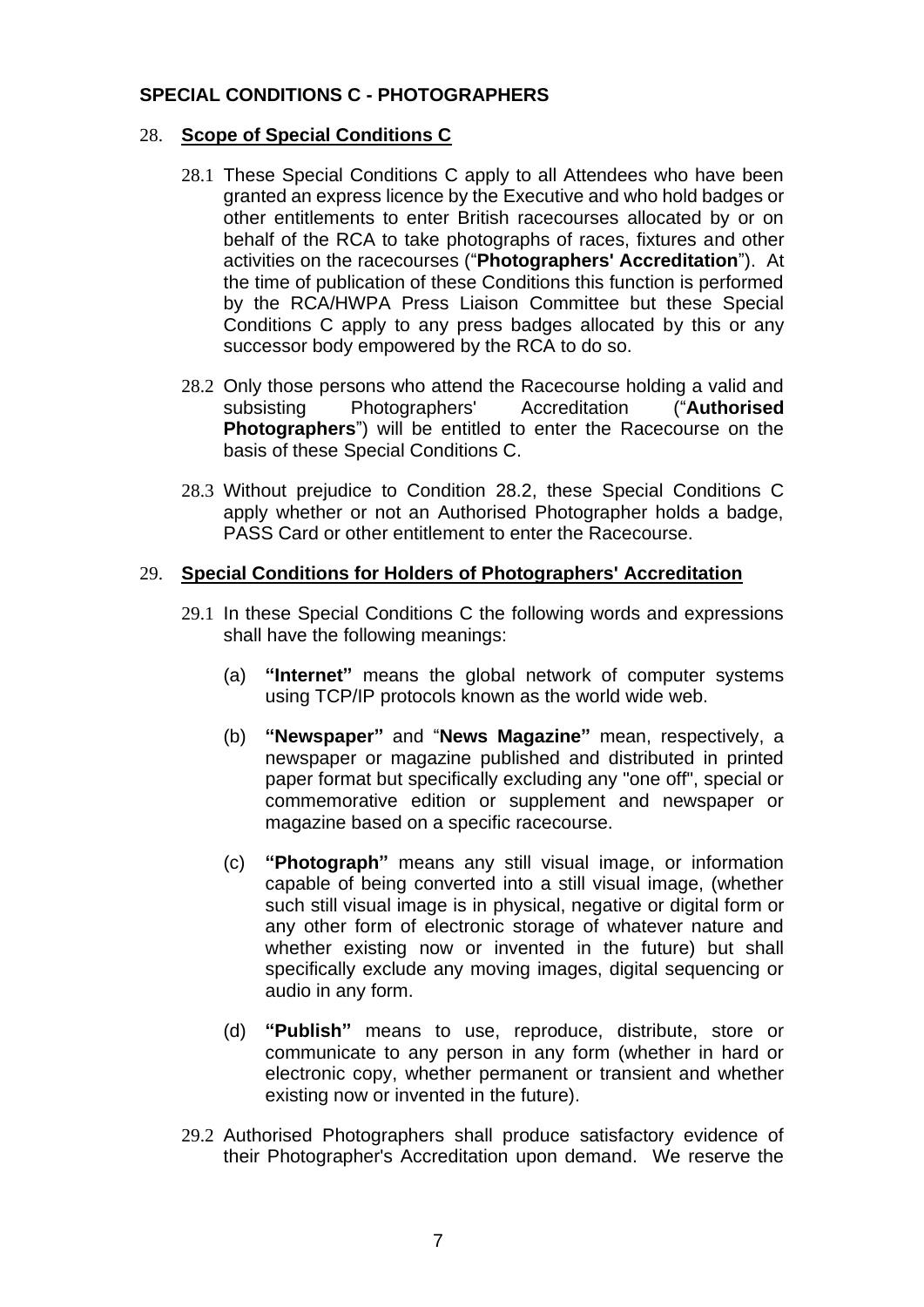right to refuse entry to, or to expel, any Attendee who does not produce such evidence when asked to do so.

- 29.3 All Authorised Photographers granted access to the Racecourse under these Special Conditions C must hold and maintain, or their employers must hold and maintain, comprehensive and adequate public liability insurance with a reputable insurer on industry standard terms to cover a reasonable level of liability for any claim for which they may become liable as a result of any loss or damage which they cause whilst present on the Racecourse. We reserve the right to refuse entry to, or to expel, any Attendee admitted under these Special Conditions C who does not produce satisfactory evidence of such insurance on demand or within such period as we may determine.
- 29.4 Authorised Photographers must wear any form of identification issued by us to identify them as Authorised Photographers and will return any such identification upon request.
- 29.5 Save as we may expressly agree otherwise in writing from time to time, Authorised Photographers must not wear any form of branded clothing or otherwise participate in any promotional or other commercial activity on the Racecourse.
- 29.6 Authorised Photographers will not do any of those things prohibited by Condition 10 save as expressly permitted by these Special Conditions C.
- 29.7 Authorised Photographers will only Publish Photographs:
	- (a) in a Newspaper or News Magazine or other relevant websites approved by the Executive in writing; or
	- (b) as a reproduction on the Internet of an equivalent electronic version (operating under the same or a substantially similar title or brand name) of any Newspaper or News Magazine in which the Photograph is actually Published. A Photograph must only be made available on the Internet subject to terms which incorporate clear and legally binding provisions prohibiting:
		- (i) the reduction of any Photograph to hard copy form; and/or
		- (ii) the Publication of any Photograph except in order to enable it to be viewed on the relevant Internet website or service.

We acknowledge that Newspaper and News Magazine versions of a Photograph may be published at different times to Internet website versions of the same Photograph and that the different versions may therefore not be identical.

29.8 Authorised Photographers must comply with the terms of any applicable British Horseracing Authority Instructions which may be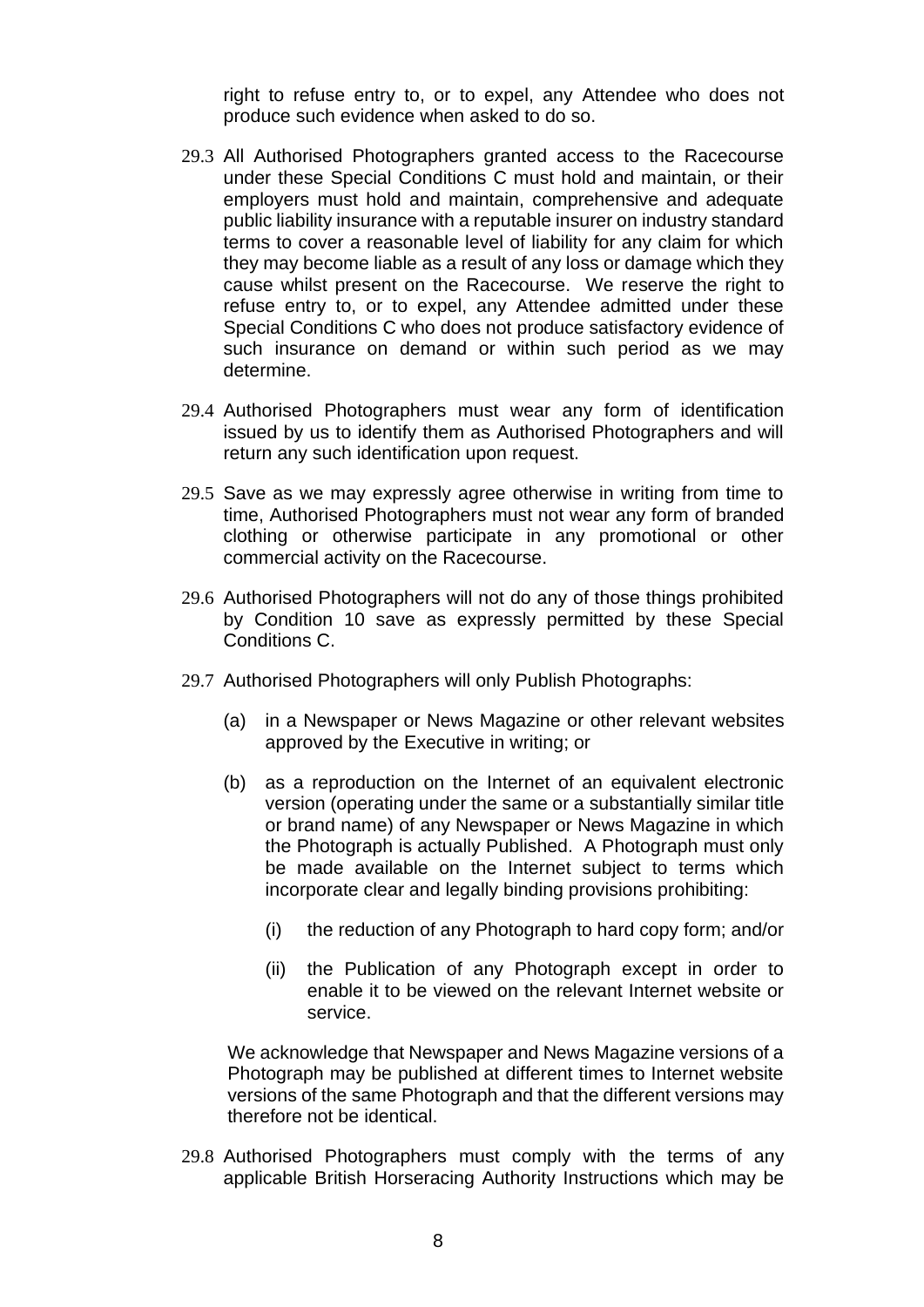relevant to their activities on the Racecourse. Particular attention is drawn to BHA General Instructions 5.1 and 5.2(2) which are set out in the Annex to these Conditions.

29.9 Authorised Photographers may not attach cameras to any marker posts (including winning post and furlong markers).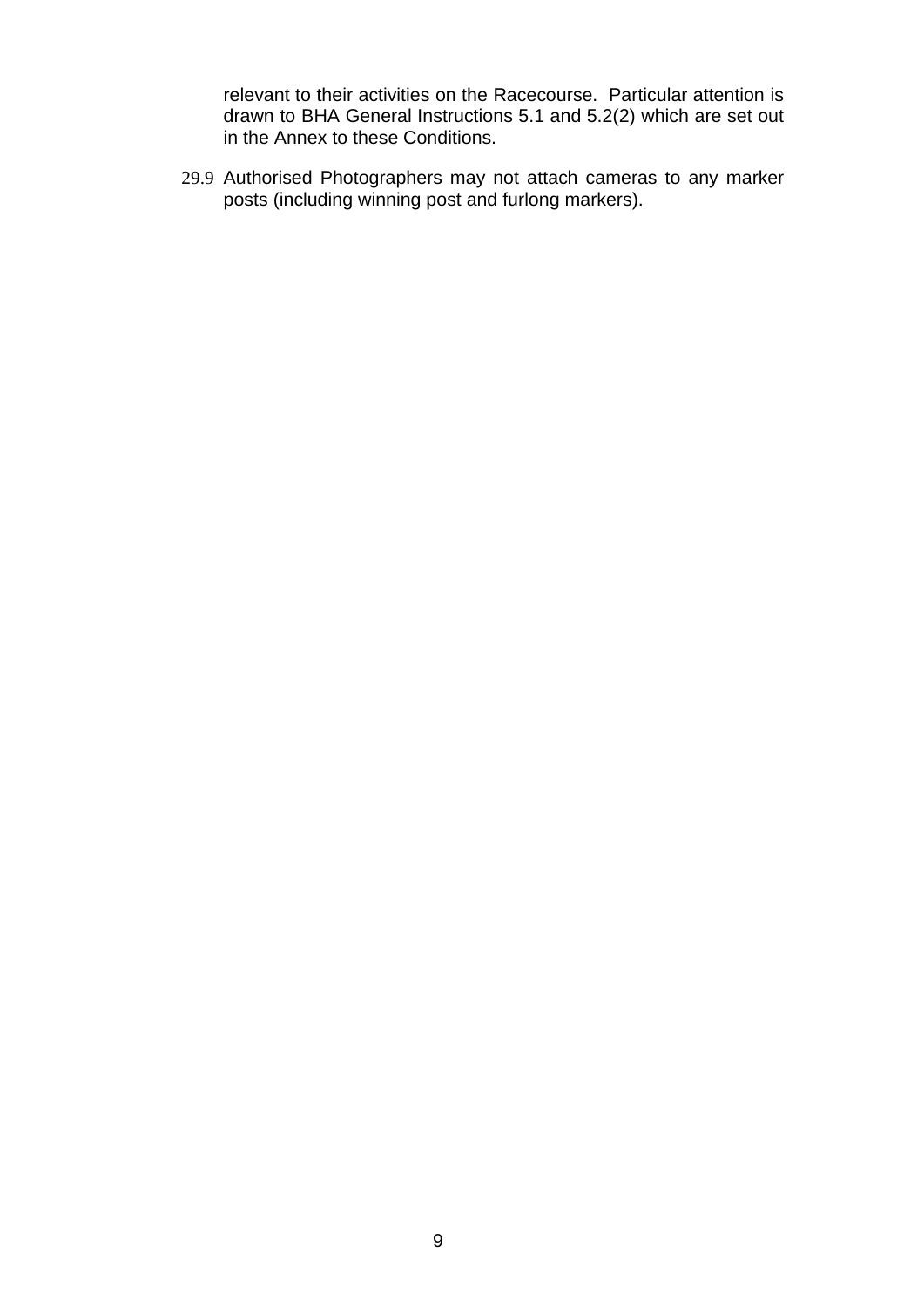## <span id="page-9-0"></span>**SPECIAL CONDITIONS D - PRESS**

### <span id="page-9-1"></span>30. **Scope of Special Conditions D**

- 30.1 These Special Conditions D apply to all Attendees who hold press accreditation from the Executive or press badges or other entitlements to enter British racecourses allocated by or on behalf of the RCA other than on-course bookmakers' representatives ("**Press Accreditation**"). At the time of publication of these Conditions this function is performed by the RCA/HWPA Press Liaison Committee but these Special Conditions D apply to any press badges allocated by this or any successor body empowered by the RCA to do so.
- 30.2 Only those persons who attend the Racecourse holding a valid and subsisting Press Accreditation ("**Authorised Journalists**") will be entitled to enter the Racecourse on the basis of these Special Conditions D.
- 30.3 Without prejudice to Condition 30.2, these Special Conditions D apply whether or not an Authorised Press Attendee holds a badge, PASS Card or other entitlement to enter the Racecourse.

#### <span id="page-9-2"></span>31. **Special Conditions for Holders of Press Accreditation**

- 31.1 In these Special Conditions D the following words and expressions shall have the following meanings:
	- (a) **"Article"** means any composition or fixture report created at the Racecourse about a race or fixture or about any person involved in any race or fixture, whether for immediate, simultaneous or delayed publication or other distribution.
	- (b) **"Internet"** means the global network of computer systems using TCP/IP protocols known as the world wide web.
	- (c) **"Mobile Text Service"** means a service, whether free or pay, via which text only (that is, no audio/visual content whatsoever) versions of Articles are distributed using mobile telecommunications technologies such as GPRS and 3G to devices which are capable of two-way communications of data and voice and intended for use while the user is in motion.
	- (d) **"Newspaper"** and "**News Magazine**" mean, respectively, a newspaper or magazine published and distributed in printed paper format but specifically excluding any "one off", special or commemorative edition or supplement and newspaper or magazine based on a specific racecourse.
	- (e) **"Publish"** means to use, reproduce, distribute, store or communicate to any person in any form (whether in hard or electronic copy, whether permanent or transient and whether existing now or invented in the future).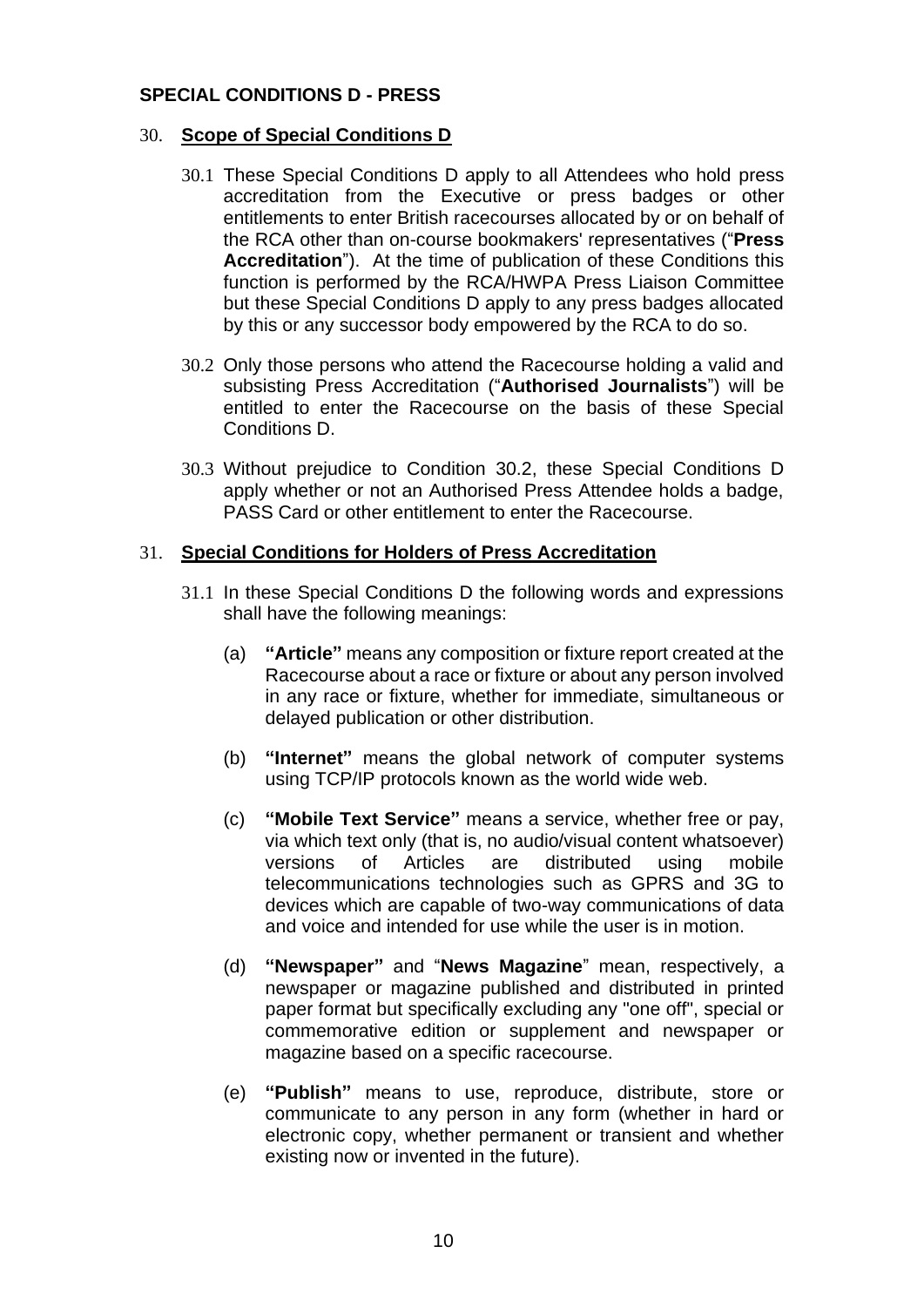- 31.2 Authorised Journalists shall produce satisfactory evidence of their Press Accreditation upon demand. We reserve the right to refuse entry to, or to expel, any Attendee who does not produce such evidence when asked to do so.
- 31.3 All Authorised Journalists granted access to the Racecourse under these Special Conditions D must hold and maintain, or their employers must hold and maintain, comprehensive and adequate public liability insurance with a reputable insurer on industry standard terms to cover a reasonable level of liability for any claim for which they may become liable as a result of any loss or damage which they cause whilst present on the Racecourse. We reserve the right to refuse entry to, or to expel, any Attendee admitted under these Special Conditions D who does not produce satisfactory evidence of such insurance on demand or within such period as we may determine.
- 31.4 Authorised Journalists must wear any form of identification issued by us to identify them as Authorised Journalists and will return any such identification upon request.
- 31.5 Save as we may expressly agree otherwise in writing from time to time, Authorised Journalists must not wear any form of branded clothing or otherwise participate in any promotional or other commercial activity on the Racecourse.
- 31.6 Authorised Journalists will not do any of those things prohibited by Condition 10 save as expressly permitted by these Special Conditions D.
- 31.7 Authorised Journalists will only Publish Articles:
	- (a) in a Newspaper or News Magazine or other relevant websites approved by the Executive in writing; or
	- (b) as a reproduction on the Internet or a Mobile Text Service of an equivalent electronic version (operating under the same or a substantially similar title or brand name) of any Newspaper or News Magazine in which the Article is actually Published. The terms upon which any Article is made available on an Internet website or a Mobile Text Service must incorporate clear and legally binding provisions prohibiting:
		- (i) the reduction of any Article to hard copy form; and/or
		- (ii) the Publication of any Article except in order to enable it to be viewed on the relevant Internet website or Mobile Text Service.

We acknowledge that Newspaper and News Magazine versions of an Article may be published at different times to Internet website or Mobile Text Service versions of the same Article and that the different versions may therefore not be identical.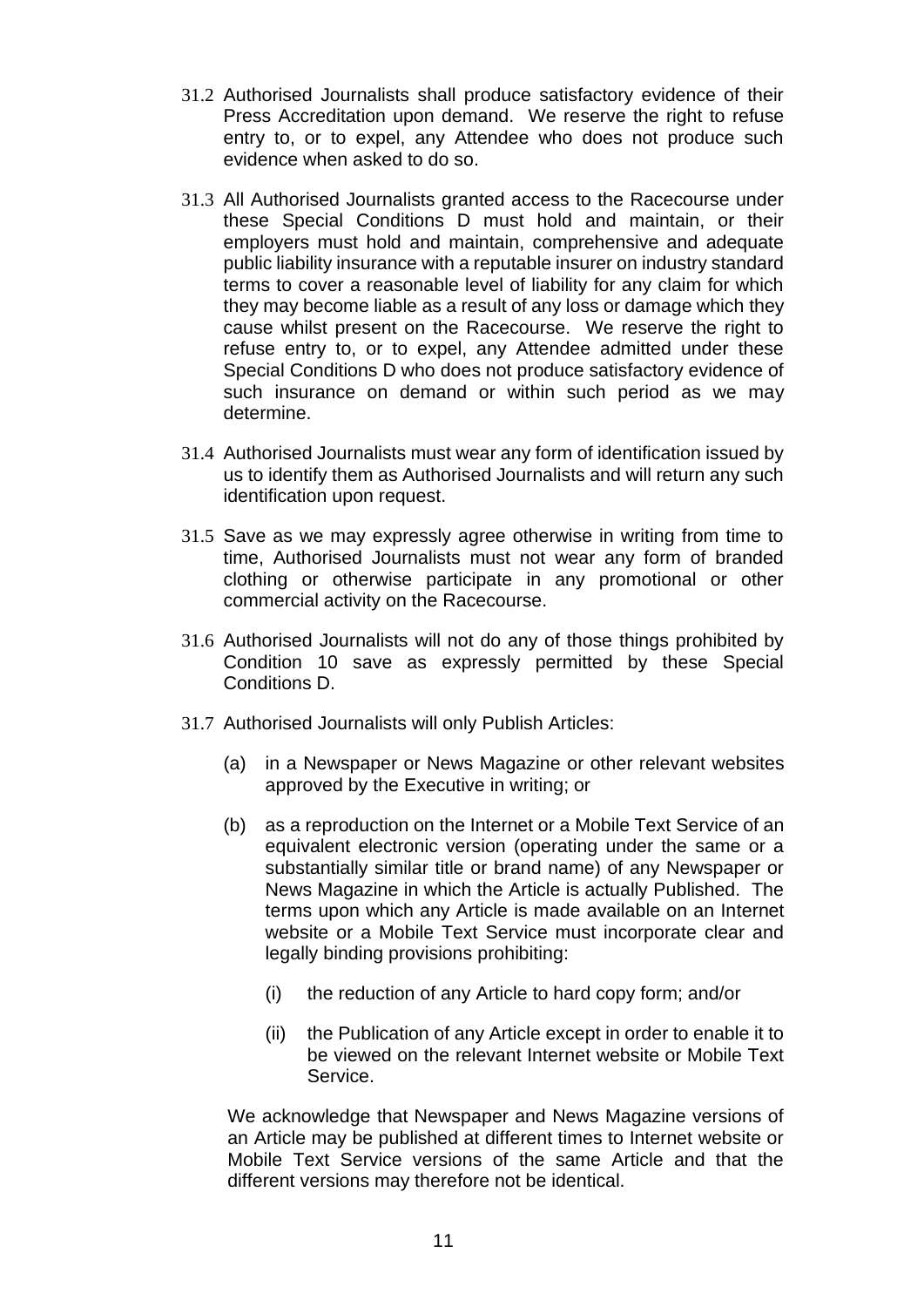- 31.8 Authorised Journalists will not Publish any statistics or other information for commercial exploitation as a data service (including but not limited to any of those items of racing data referred to in Conditions 10.1and 10.2).
- 31.9 Authorised Journalists are not permitted to take photographs in any area that would otherwise require photographers accreditation, nor, live stream or make other audio/visual records of any race, fixture or other activity on any area of the Racecourse unless they have also been permitted access to the Racecourse as Authorised Photographers under Special Conditions C or are otherwise permitted to do so under the terms of a Third Party Media Agreement and Special Conditions B.
- 31.10 Authorised Journalists must comply with the terms of any applicable BHA General Instructions which may be relevant to their activities on the Racecourse. Particular attention is drawn to BHA Instructions 5.1 and 5.2(2) which are set out in the Annex to these Conditions.
- 31.11 Authorised Journalists can only use the Press Room or other press facilities when working. Only Authorised Journalists may enter the press room. No associates or family members may be brought into the Press Room.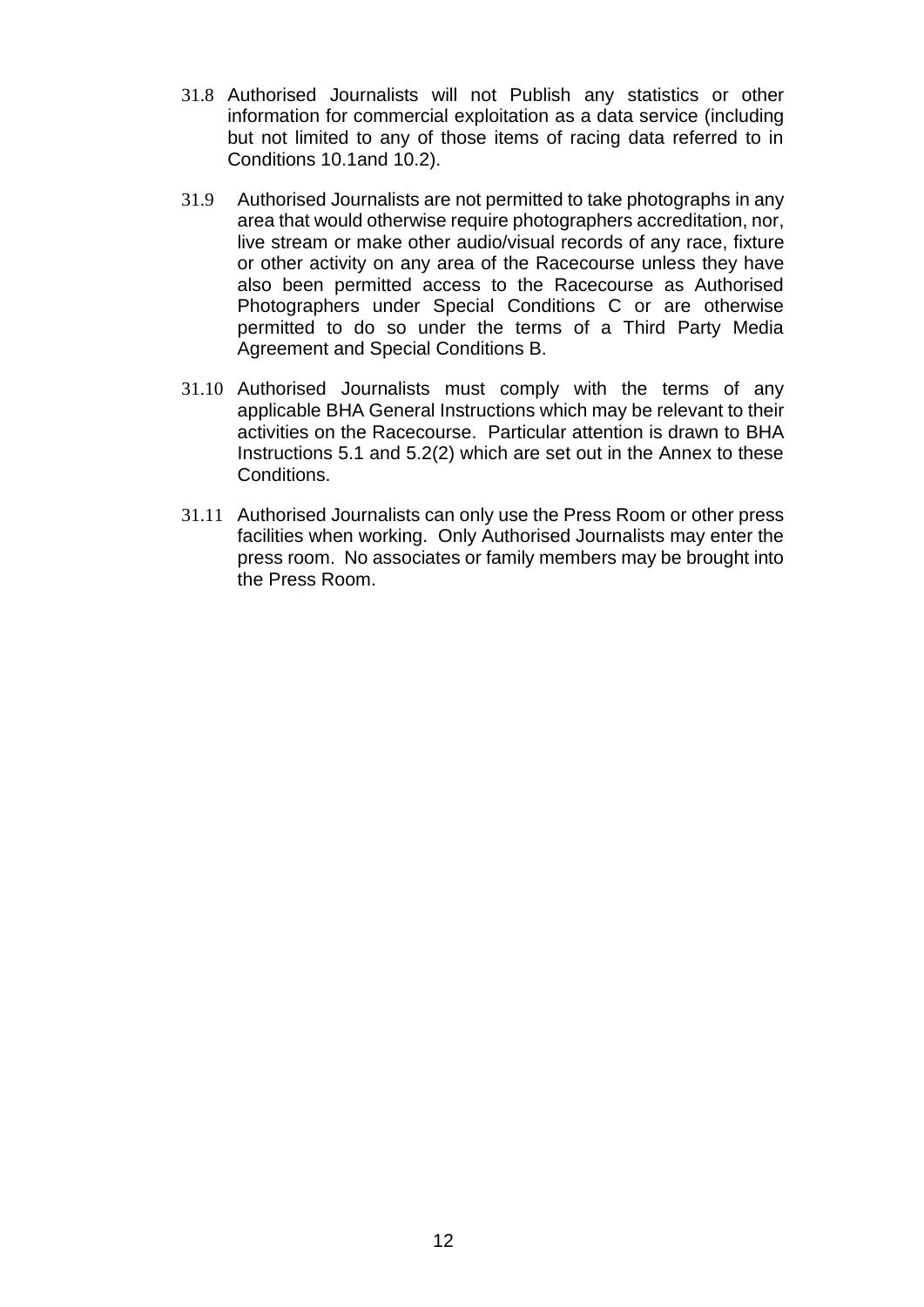### <span id="page-12-0"></span>**SPECIAL CONDITIONS E - ON-COURSE BOOKMAKERS AND STAFF**

#### <span id="page-12-1"></span>32. **Scope and Duration of Special Conditions E**

- 32.1 These Special Conditions E apply to all Attendees who are involved in any bookmaking activities on the Racecourse. This includes Bookmakers (as defined in paragraph 32.5 below) and any person employed or engaged by a Bookmaker to assist in any way whatsoever with the carrying out of bookmaking activities on the Racecourse.
- 32.2 All references to 'Special Conditions E' shall include all and any policies and/or procedures referred to in them.
- 32.3 We shall provide at least 3 months' notice of our intention to make any material change to these Special Conditions E and before making any such material change shall consult with the Bookmakers. Full details of any material change shall be made available via our Nominated Contractor's website not less than 2 weeks before such material change comes into effect.
- 32.4 Nothing in these Special Conditions E shall limit or restrict our ability to make and we shall be entitled to issue minor changes, supplementary rules and/or quidelines to Special Conditions E from time to time and such minor changes, supplementary rules and/or guidelines shall have immediate effect.

## **BOOKMAKERS AND STAFF**

- 32.5 The only Attendees who shall be permitted to accept or lay off bets on the Racecourse shall be:
	- (a) the holders of a general betting operating licence; and
	- (b) any person employed by the holder of a general betting operating licence under a written contract of employment and named on the general betting operating licence of their employer.

For the purposes of these Special Conditions E, this category of Attendees shall be known as "**Bookmakers"**.

**"Staff"** means any employee or other person engaged by a Bookmaker to provide or assist with the carrying out of bookmaking activities on behalf of the Bookmaker, but who does not accept or lay off bets.

32.6 These Special Conditions E apply to all Bookmakers and Staff whether or not they hold any other badge, PASS Card or other entitlement to enter the Racecourse.

## **IMPORTANT NOTE TO BOOKMAKERS**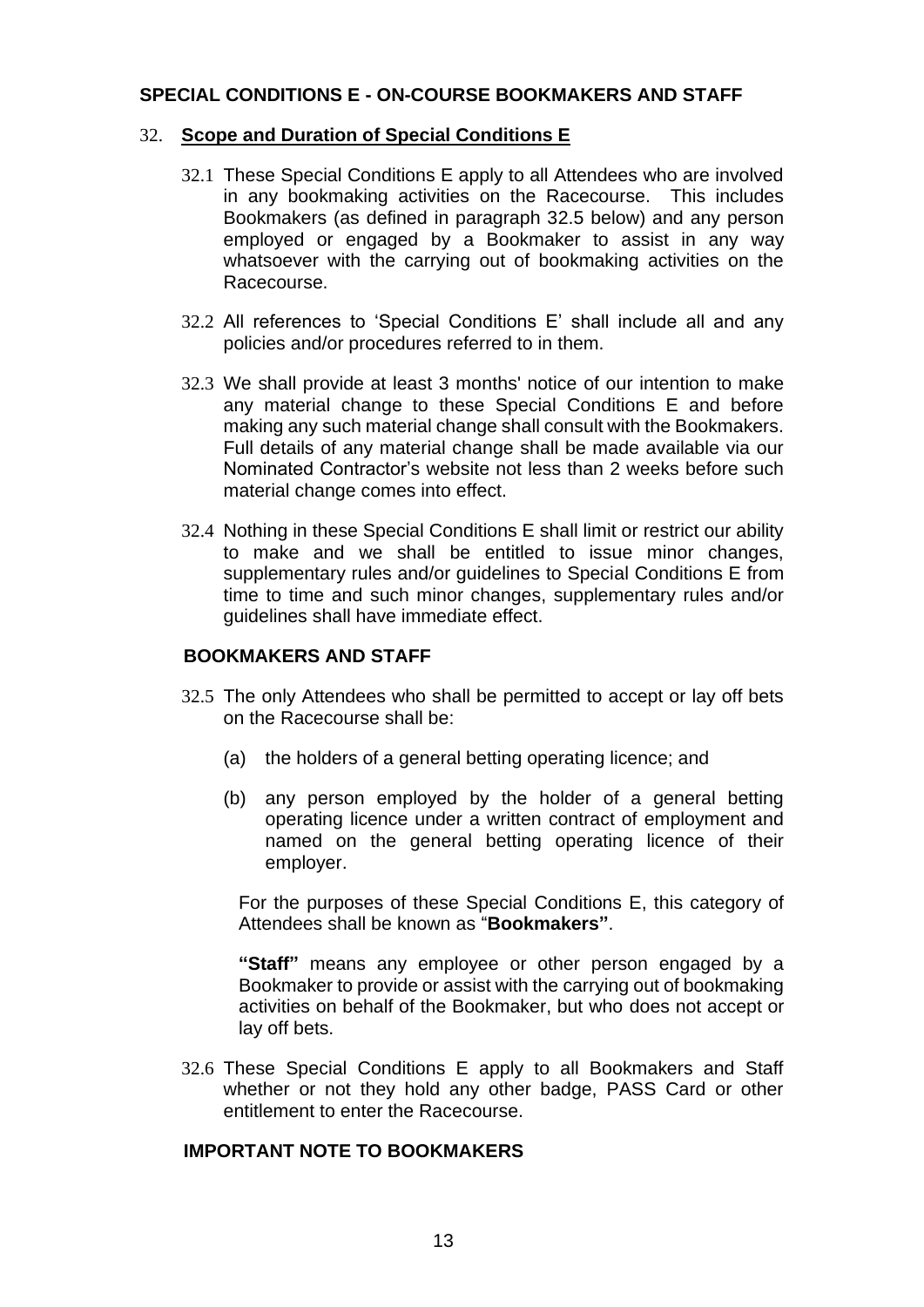- 32.7 Nothing in these Special Conditions E:
	- (a) shall require us to admit to the Racecourse any Bookmaker or Staff who has or in our reasonable opinion is likely to commit an offence, a breach of these Special Conditions E or behave in an unacceptable manner;
	- (b) shall confer any tenancy or right to exclusive possession upon a Bookmaker of any part of the Racecourse (including the Existing Betting Ring) and possession of the Racecourse (including the Existing Betting Ring) is retained by us and a Bookmaker shall not be entitled to use any part of the Racecourse (including the Existing Betting Ring) to the exclusion of us or any others who are from time to time entitled.

## <span id="page-13-0"></span>33. **Special Conditions for Bookmakers**

## **DEFINITIONS**

- 33.1 In these Special Conditions E the following words and expressions shall have the following meanings:
	- a) **"Betting Area"** means any area of the Racecourse that we have designated as a betting area or we otherwise make available to Bookmakers to carry out bookmaking activities from time to time;
	- b) **"Betting Badge"** means the admission ticket purchased by a Bookmaker on each raceday providing entry to the Racecourse;
	- c) **"Betting Administration Fee"** means the fee charged by us in respect of the administration and management of the Betting Areas;
	- d) **"Betting Ring Manager"** means our authorised representative or contractor responsible for ensuring the proper and orderly admission and conduct of Bookmakers and Staff in the Betting Areas;
	- e) **"Bookmaker Number"** means the maximum number of Bookmakers (one per position) who may enter a Betting Area on a raceday;
	- f) **"Existing Betting Ring"** means any Betting Area established and in use on or prior to 31 August 2007 and in relation to any temporary areas only for those fixtures authorised under a Certificate of Approval as at 31 August 2007;
	- g) **"Identification Card"** means a valid photographic identification card issued by our Nominated Contractor in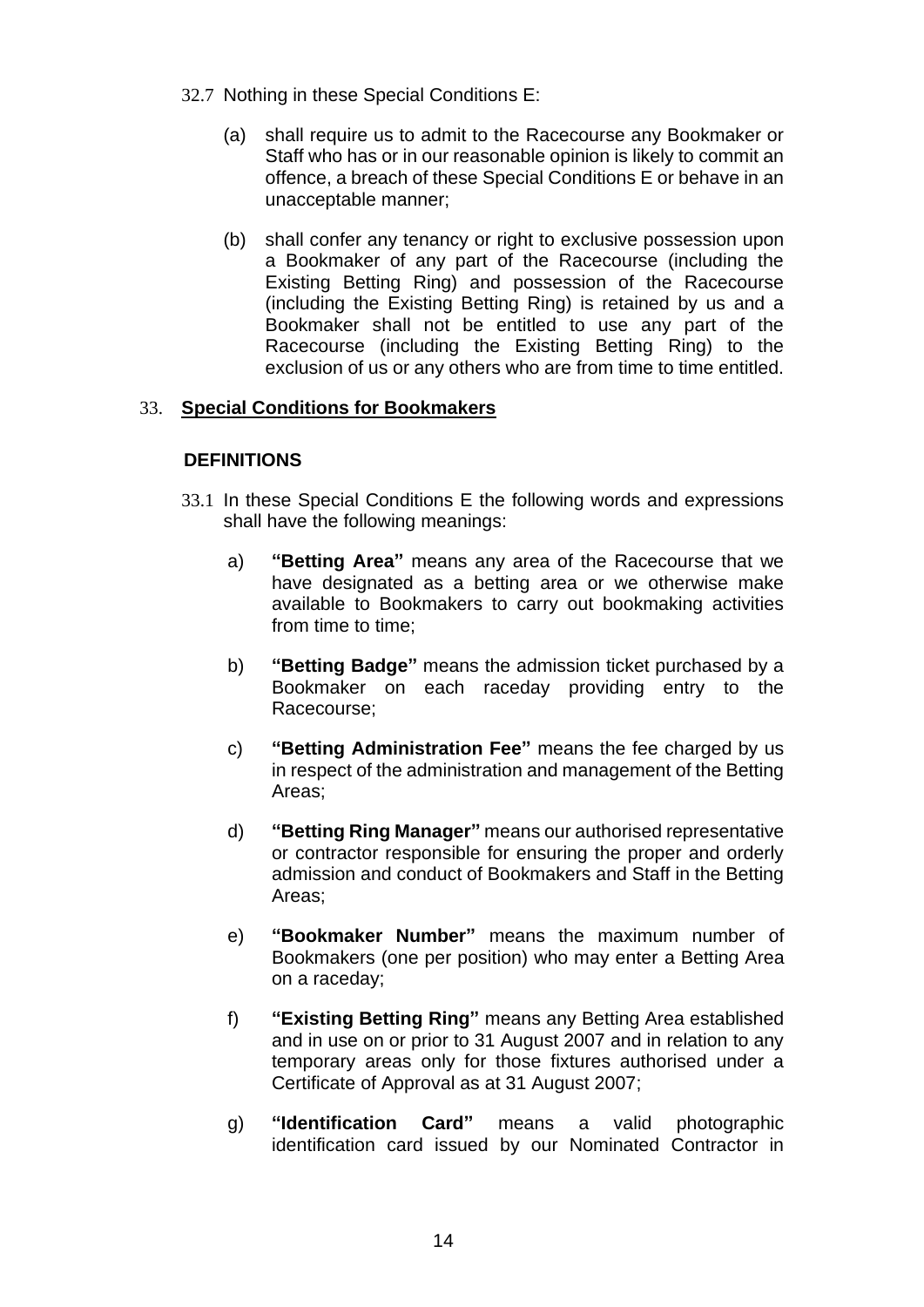accordance with such procedures as our Nominated Contractor may issue from time to time;

## h) **"Identification Papers"** means:

(a) either:

- (i) a copy of the Bookmaker's general betting operating licence; or
- (ii) in the case of an employee of a Bookmaker who wishes to accept bets, a copy of the employer's general betting operating licence or, in the case of a large-scale operator, a staff identification card; or
- (b) photographic identification being either a passport, new style driving licence incorporating a photograph; and
- (c) if applicable to that Bookmaker, a Certificate of Discharge of liabilities (or equivalent exemption recognised by the Gambling Commission) from the Horserace Betting Levy Board or the appropriate issuing institution from time to time; and
- (d) documentary evidence of public liability insurance with a reputable insurer on industry standard terms in such amount as we deem appropriate;
- i) **"New Betting Area"** means any Betting Area established on or after 1 September 2007 which includes temporary areas for fixtures not authorised under a Certificate of Approval as at 31 August 2007;
- j) **"Nominated Contractor"** means the contractor nominated by us from time to time to issue Identification Cards.

# **ADMISSION TO THE BETTING AREAS**

- 33.2 Bookmakers may only receive and take bets in those areas of the Racecourse that we have designated as Betting Areas. Any Bookmaker who takes or receives bets or whom we reasonably believe is likely to take or receive bets in any other part of the Racecourse without our prior approval shall be refused entry or ejected from the Racecourse (as appropriate).
- 33.3 Entry to any Betting Area at a Racecourse shall be limited to:
	- a) Bookmakers who have entered into a licence with the Executive or the Racecourse owner (as applicable);
	- b) Staff who have paid the admission fee. Metal admittance badges may not be used unless by prior arrangement with the racecourse;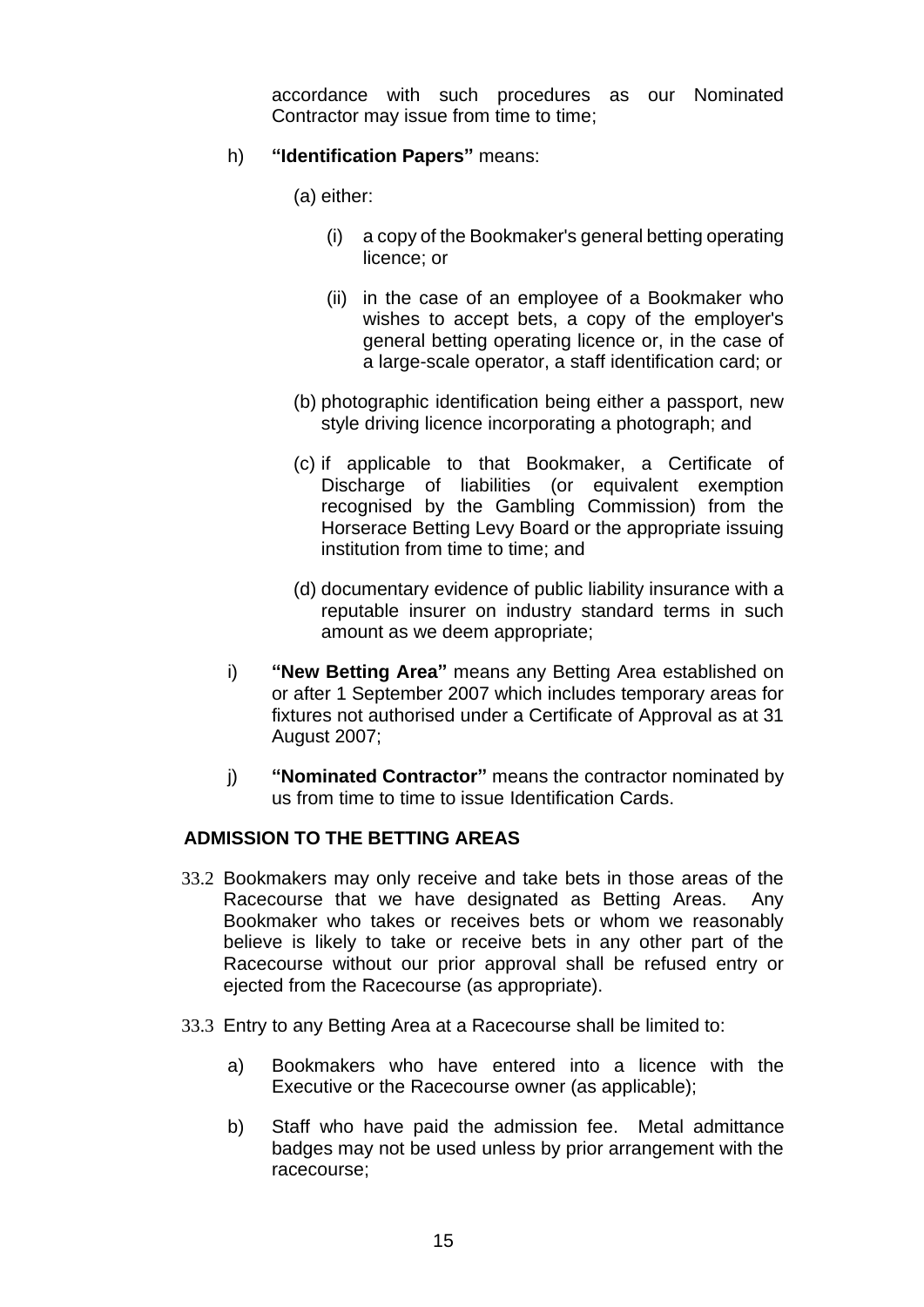- c) Bookmakers who have paid all applicable fees, including the admission fee and hold a valid Betting Badge (which must be displayed if required) for that raceday. Metal admittance badges may not be used to obtain a reduction in the Betting Badge fee unless by prior arrangement with the racecourse;
- d) Bookmakers who make their Identification Card or Identification Papers available at the Badge Box for inspection on entry to the Racecourse;
- e) Bookmakers who pay the Betting Administration Fee at the Badge Box; and
- f) the Bookmaker Number for the relevant betting area on that particular raceday.
- 33.4 Any Bookmaker shall be permitted to apply to the Nominated Contractor for an Identification Card in accordance with the Executive's procedures, as amended from time to time.
- 33.5 In addition to our rights to refuse entry to or remove any Attendee under the General Conditions, we reserve the right to refuse entry to or to remove:
	- a) any Bookmaker who fails to present or make available for inspection their Identification Card or Identification Papers when requested to do so by us, our officials or the Betting Ring Manager; or
	- b) any Bookmaker or Staff who has breached, or whom we, our officials or the Betting Ring Manager reasonably believe is likely to breach, any of these Special Conditions E in any other way. This may include circumstances where a Bookmaker or Staff has been refused entry to, removed from or been subject to any other action by another racecourse because of a breach or likelihood of breach of Special Conditions E.

## **CONDUCT IN THE BETTING AREAS**

- 33.6 All Bookmakers and Staff (where appropriate) granted access to the Racecourse under these Special Conditions E must:
	- a) hold and maintain comprehensive and adequate public liability insurance with a reputable insurer on industry standard terms to cover a reasonable level of liability for any claim for which they become liable as a result of any loss or damage which they cause whilst present on the Racecourse;
	- b) comply with:
		- (a) The BHA's Rules of Racing;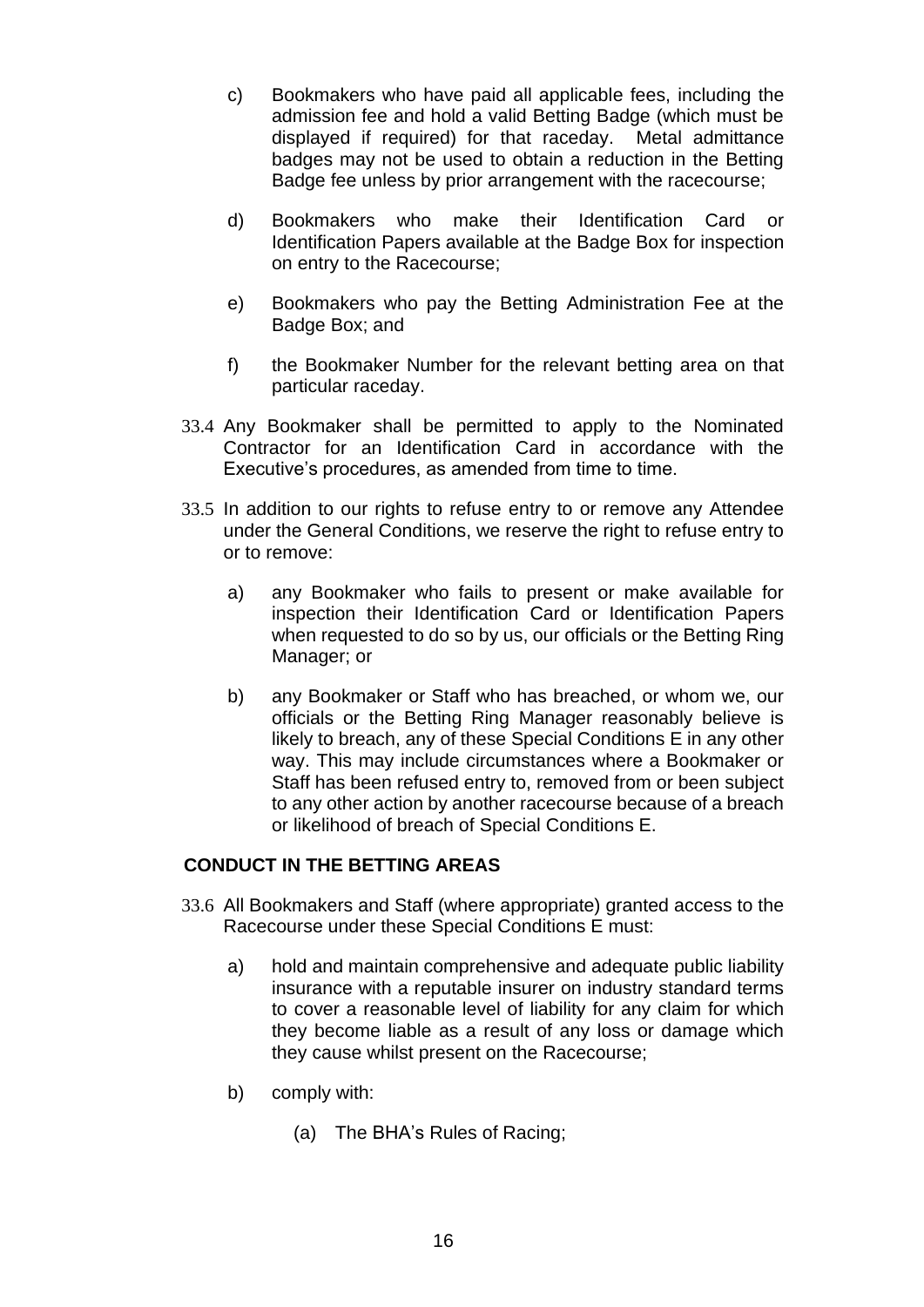- (b) our instructions and the reasonable instructions given by our staff, our officials and the Betting Ring Manager;
- (c) all applicable laws and regulations which may apply to on-course bookmaking from time to time and all guidelines and codes of conduct which may be issued pursuant to such laws and regulations;
- (d) provide to the Executive all and any information as the Executive may request relating to the bookmaking activities carried out by or on behalf of the Bookmaker on the Racecourse within 14 days of such request.
- c) not indulge in or be associated in any way with any practice that has, or might have, the effect of distorting artificially the betting market or starting price for any race whether by offering false prices on any horse or any other means.
- 33.7 In particular, all Bookmakers and Staff (where appropriate) must:
	- a) price up the odds-on offer at least ten minutes before the scheduled time of a race on which he or she proposes to bet;
	- b) prominently display (i.e. this should not be obscured in any way and should be within the direct eye line of the customer) the place terms if betting each-way;
	- c) prominently display (i.e. this should not be obscured in any way and should be within the direct eye line of the customer) a fair exchange rate if accepting and/or paying out bets in differing currencies;
	- d) conduct bookmaking activities from a stand and equipment (including display boards) known as a joint that is compliant with the specification agreed by the RCA and NAB, ARB and RBA from time to time;
	- e) ensure that areas surrounding joints are kept free from clutter and, where appropriate, personal items are kept in or on the joint;
	- f) keep equipment used in the course of his or her business (including the joint and surrounding areas) in a clean, tidy and safe condition, free from clutter. All boxes not stored in the joint must be removed from the betting area at least thirty minutes before the scheduled time of the first race;
	- g) ensure that umbrellas used by the Bookmaker and his or her Staff are lowered at or before the start of any race and that umbrellas are kept lowered until the last horse racing has passed the winning post unless agreed otherwise by our official or nominated representative;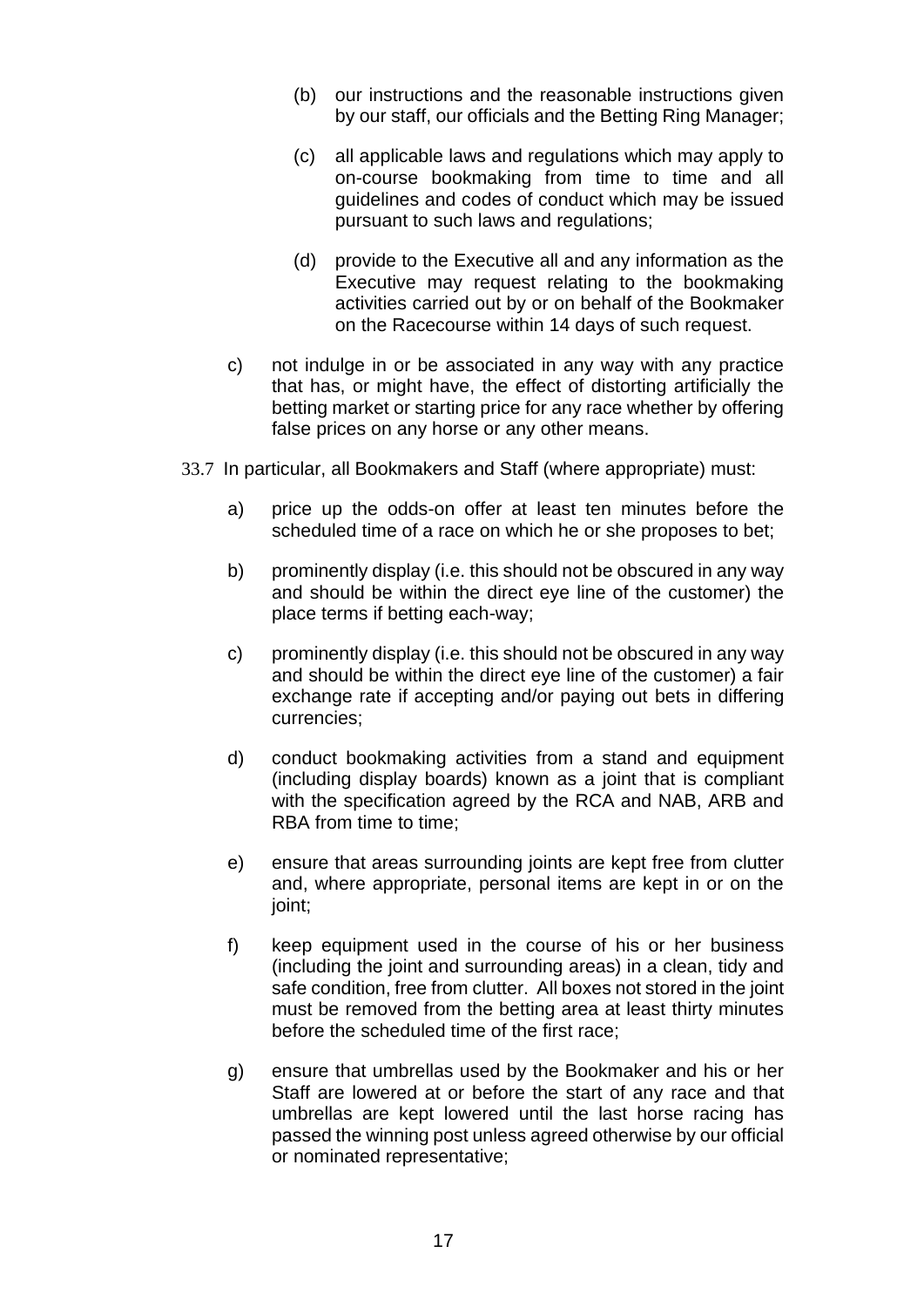- h) conduct his or herself and ensure that his or her Staff conduct themselves in a proper and seemly manner at all times and conduct business with customers and other authorised personnel in a polite and helpful manner; and
- i) comply with and ensure that his or her Staff comply with any dress code in force on any particular raceday.
- j) where accepting each-way bets, ensure the terms shall be or shall be better, i.e. more favourable to the customer, than:
	- (a) for races with fewer than 3 runners all to win;
	- (b) for races with 3 or 4 runners all to win. Where a bookmaker wishes to depart from this default position, he may offer place terms for 3 or 4 runners this must be at 1/5 odds a place 1-2;
	- (c) for races with 5-7 runners (inclusive)  $-1/4$  odds on place 1-2;
	- (d) for races with 8 or more runners  $-1/5$  odds on place 1-2-3;
	- (e) for handicap races with 12-15 runners (inclusive) 1/4 odds on place 1-2-3;
	- (f) for handicap races with 16-21 runners (inclusive) 1/5 odds on place 1-2-3-4; and
	- (g) for handicap races with 22 or more runners  $-1/4$  odds on place 1-2-3-4,

and shall comply with Condition 33.7b) above regarding the prominent display of terms.

- 33.8 No Bookmaker shall dismantle his or her joint or leave the Betting Area until ten minutes after the weighed-in signal has been given in respect of any race on which he or she has an unsettled cash claim in respect of any bet at any Meeting. If, following that period, the Bookmaker has an unsettled cash claim outstanding he or she shall leave with the Betting Ring Manager:
	- a) the amount due to the winning customer;
	- b) full details of the terms of the bet;
	- c) details of the receipt number.
- 33.9 Any betting dispute that a Bookmaker is unable to resolve must be notified to the Betting Ring Manager without delay.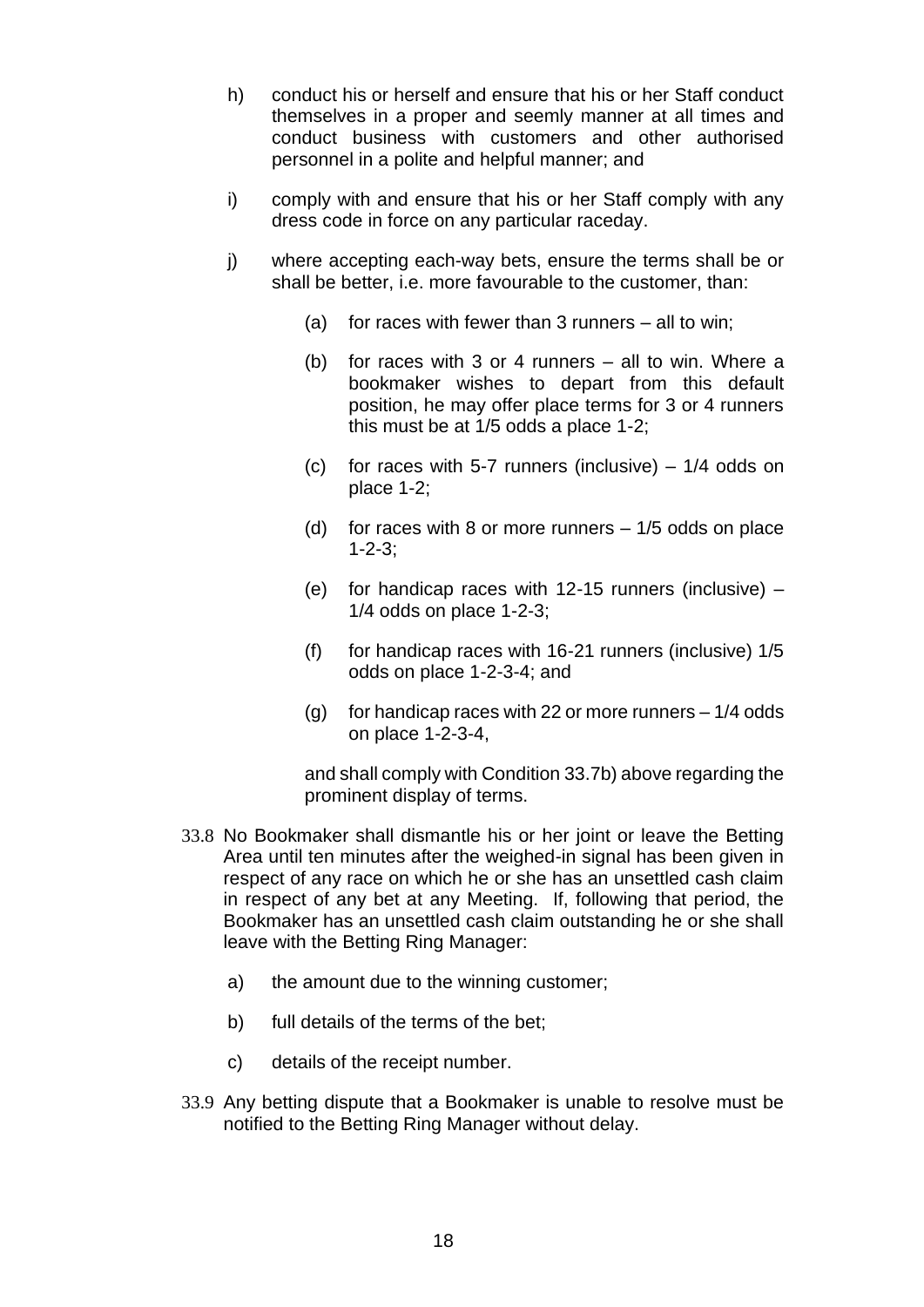33.10 Unless otherwise displayed prominently, all Bookmakers shall use Tattersalls Committee as their independent third-party dispute resolution service.

## **IDENTIFICATION CARDS**

- 33.11 Neither the Executive nor any Nominated Contractor shall be under any obligation to issue an Identification Card to a Bookmaker who in the Executive's opinion fails to satisfy such criteria as either the Executive or our Nominated Contractor set out in its application procedures from time to time. The Executive and our Nominated Contractor may impose such conditions as we consider fair and reasonable. The Executive and our Nominated Contractor may require any application for an Identification Card to be accompanied by and/or require the holder of an Identification Card to provide within a reasonable period upon request:
	- a) evidence of the applicant's identity and compliance with section 92 Gambling Act 2005 which may include a general betting operating licence, passport, driving licence or such other documentation as the Executive deems appropriate;
	- b) a Certificate of Discharge of liabilities from the Horserace Betting Levy Board;
	- c) evidence of public liability insurance with a reputable insurer on industry standard terms in such amount as the Executive deems appropriate;
	- d) a fee to cover the administrative costs of processing the application and issuing the Identification Card;
	- e) any other information or documentation as the Executive considers necessary.
- 33.12 Identification Cards are non-transferrable and may not be sold, offered for sale or otherwise transferred to any person. Identification Cards remain the property of the Executive at all times and the Executive reserves the right to require the immediate return of Identification Cards.
- 33.13 If an Identification Card is lost or stolen the Bookmaker must notify our Nominated Contractor immediately of such loss or theft. Neither our Nominated Contractor nor the Executive have any obligation to automatically replace any lost or stolen Identification Card and may require the Bookmaker to submit a new application. If our Nominated Contractor or the Executive decides to replace a lost or stolen Identification Card it may charge a fee to do so.
- 33.14 The Bookmaker acknowledges and agrees that the Bookmaker is responsible for ensuring that it holds a valid general betting operating licence from the Gambling Commission authorising the Bookmaker's activities on the Racecourse.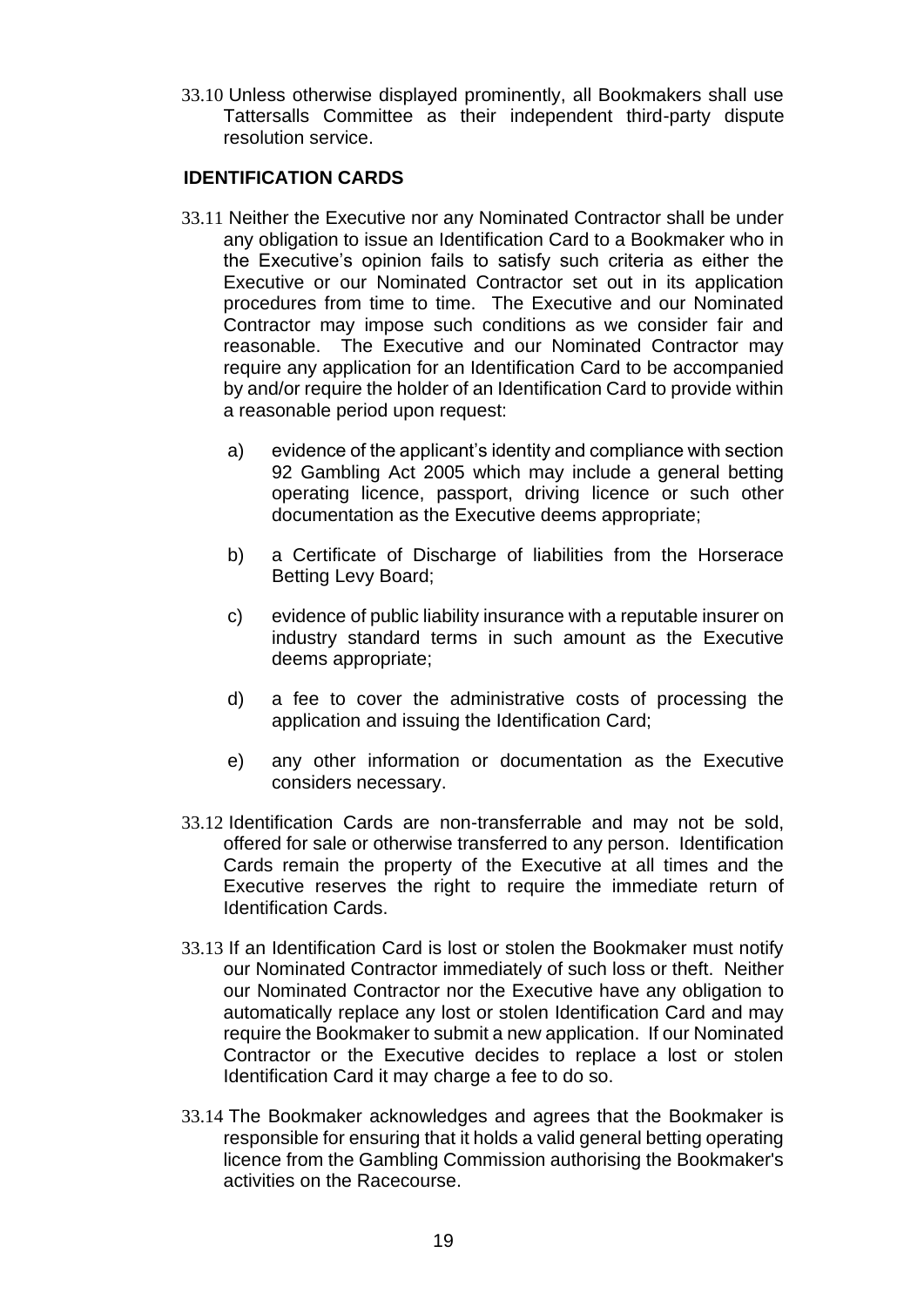33.15 Notwithstanding Special Condition 33.14, the Bookmaker shall promptly notify the Executive in writing upon becoming aware of any fact or event that affects the status of the Bookmaker's general betting operating licence. This would include a change to the corporate status of the Bookmaker (for example, converting from a partnership to a company, from a sole trader to a partnership or company, or vice versa). In addition, the bookmaker shall promptly notify the Executive in writing of a change to the Bookmaker's trading name or a change of the Bookmaker's trading address.

### **BREACH OF SPECIAL CONDITIONS E**

- 33.16 In addition to our rights to remove Attendees under the General Conditions of Entry, we reserve the right to remove from the Racecourse any Bookmaker or Staff who:
	- a) has or is likely to commit an offence;
	- b) has or is likely to commit a breach of these Special Conditions E;
	- c) behaves or is likely to behave in an unacceptable manner or unruly manner or in a manner likely to cause offence to other Attendees.
	- d) behaves or is likely to behave in any manner with the Racecourse considers to be harmful to the integrity, proper operation, good reputation or interests of the Racecourses and/or horseracing in Great Britain.
- 33.17 If the Executive removes a Bookmaker or member of Staff or becomes aware of any act by a Bookmaker or member of staff which gave the Executive a right to remove or refuse entry to a Bookmaker, we shall, at our sole discretion, decide whether any action shall be taken against the Bookmaker or member of Staff. Such action may include a restriction prohibiting the Bookmaker or member of Staff from entering the Racecourse and/or Betting Area either indefinitely or for such period of time as we deem appropriate.
- 33.18 Bookmakers shall be fully liable and responsible for the conduct and actions of their Staff. Any breach of the General Conditions or these Special Conditions E by any Staff engaged by a Bookmaker shall be treated and be liable to incur the same penalties as if it were a breach by the Bookmaker him or herself.
- 33.19 We shall not have any liability or responsibility for any loss, damage or any other harm suffered or incurred by any Bookmaker or Staff arising from the admission, non-admission or expulsion of any Bookmaker or Staff from the Racecourse or the Betting Area.
- 33.20 Any failure or delay by us, our officials or our Betting Ring Manager to insist upon strict observance of these Special Conditions E or to exercise our rights under these Special Conditions E or at law shall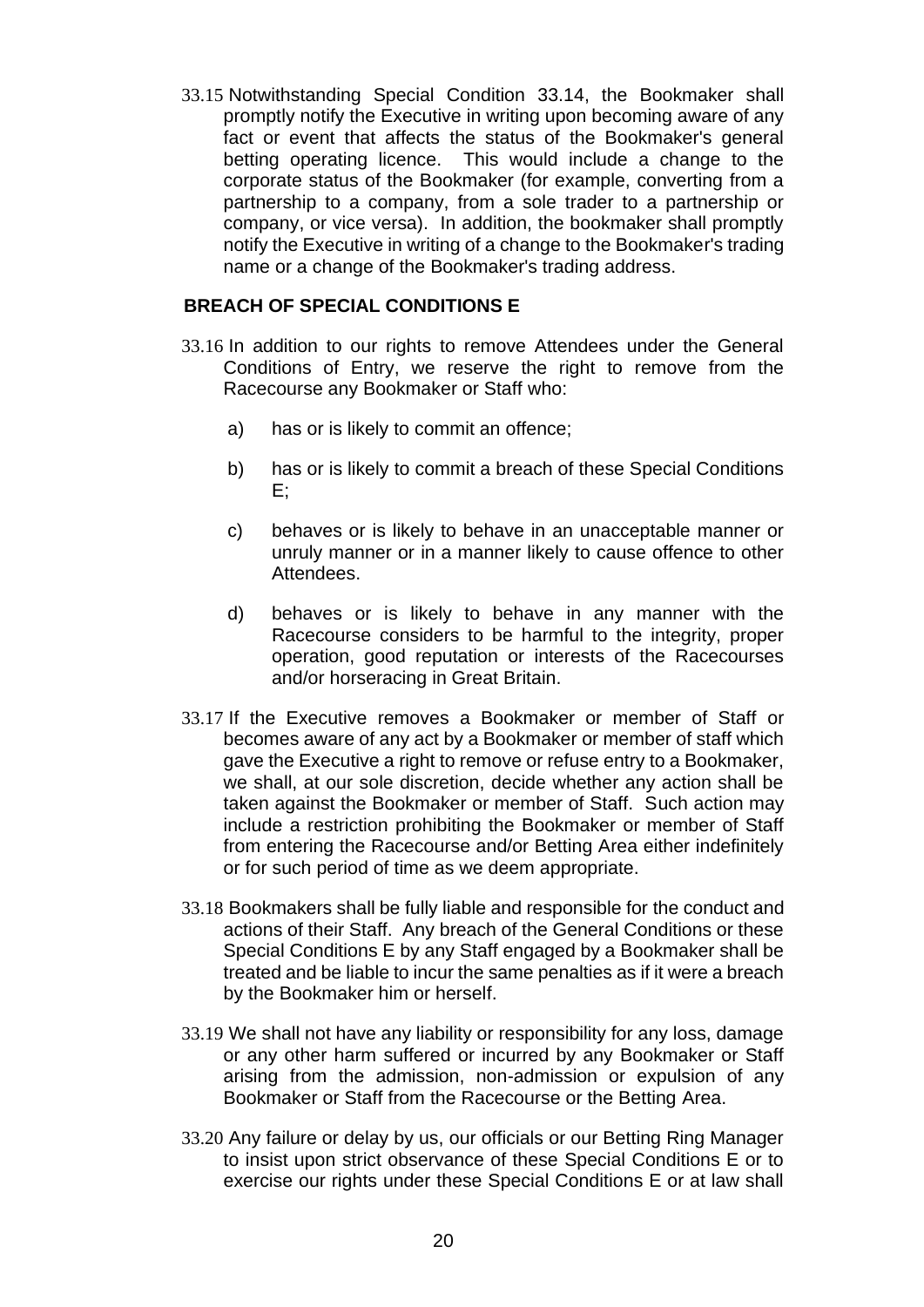not be construed as a waiver of our rights and shall not prevent us from exercising any of our rights under these Special Conditions E.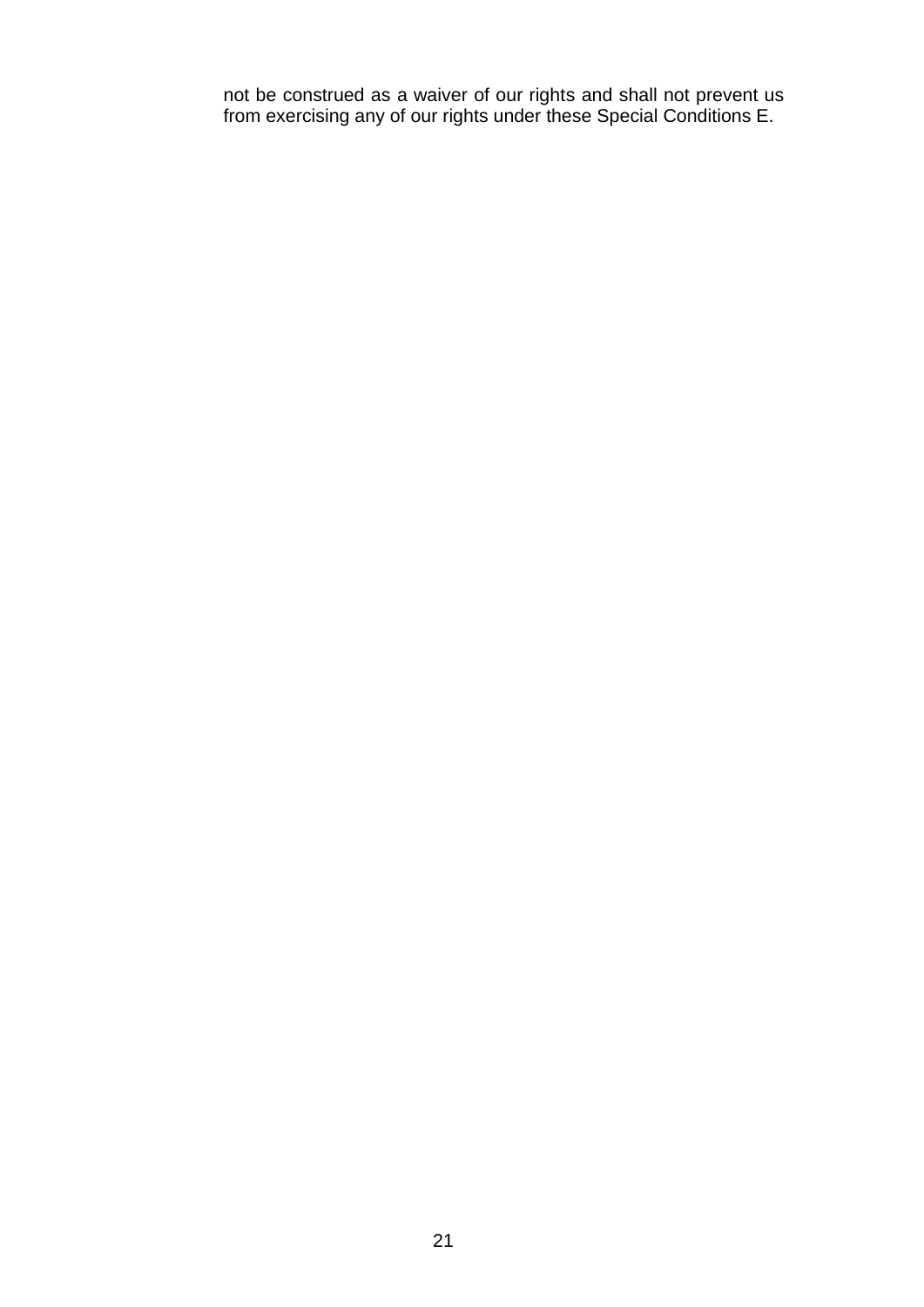## **SPECIAL CONDITIONS F - CONTRACTORS, TRADES AND EXHIBITORS**

## <span id="page-21-0"></span>34. **Scope of Special Conditions F**

- 34.1 These Special Conditions F apply to all Attendees who are not permitted to enter the Racecourse under any of the other Special Conditions but who have been permitted by the Executive to carry on a trade, advertise, distribute leaflets or conduct any other commercial or promotional activities on the Racecourse which would otherwise be prohibited by Condition 7.
- 34.2 Only those Attendees who have been granted express written permission by us to enter the Racecourse on the basis of these Special Conditions F (a "**Commercial Authorisation"**) shall be entitled to do so ("**Authorised Commercial Attendees"**). All Attendees wishing to obtain Commercial Authorisation must apply to us well in advance of the date of the fixture on which they wish to carry on a commercial or promotional activity. We shall be entitled to take a reasonable period to assess and respond to any such request and to negotiate and agree the terms of any Commercial Authorisation.
- 34.3 These Special Conditions F apply whether or not an Authorised Commercial Attendee holds a badge, PASS Card or other entitlement to enter the Racecourse.

#### <span id="page-21-1"></span>35. **Entitlement to Carry on a Trade, Advertise, Distribute Leaflets and Conduct other Commercial or Promotional Activities**

- 35.1 We will grant all Commercial Authorisations in writing. Only written Commercial Authorisations will be valid and binding upon us.
- 35.2 All Authorised Commercial Attendees must produce satisfactory evidence of the Commercial Authorisation upon demand. We reserve the right to refuse entry to, or to expel, any Authorised Commercial Attendee who does not produce such evidence when asked to do so.
- 35.3 All Authorised Commercial Attendees granted access to the Racecourse under these Special Conditions F must hold and maintain, or their employers must hold and maintain, comprehensive and adequate public liability insurance with a reputable insurer on industry standard terms to cover a reasonable level of liability for any claim for which they may become liable as a result of any loss or damage which they cause whilst present on the Racecourse. We reserve the right to refuse entry to, or to expel, any Attendee admitted under these Special Conditions F who does not produce satisfactory evidence of such insurance on demand or within such period as we may determine.
- 35.4 Authorised Commercial Attendees must wear any form of identification issued by us to identify them as Authorised Commercial Attendees and will return any such identification upon request.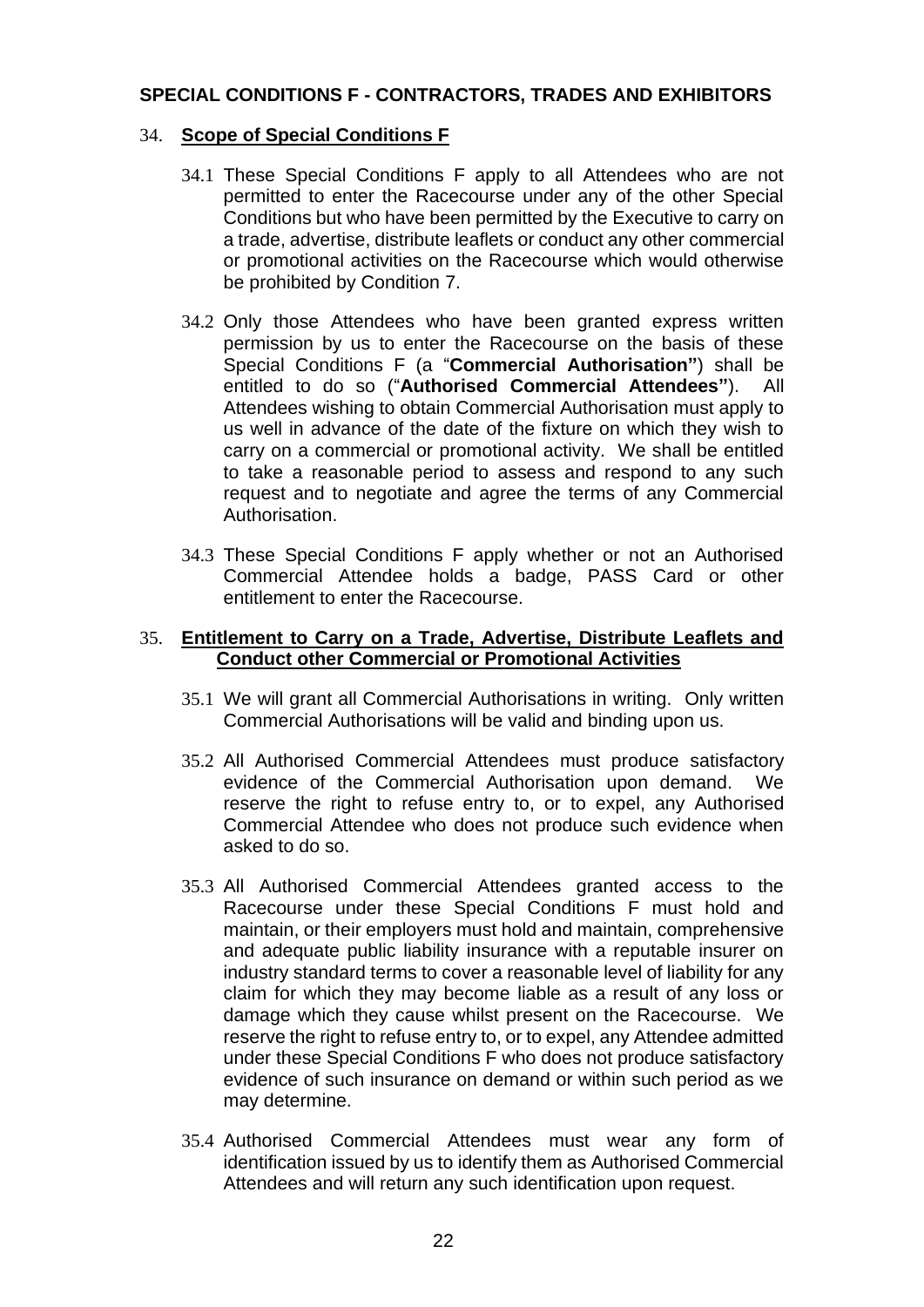- 35.5 Authorised Commercial Attendees may only carry on the commercial activity expressly referred to in the relevant Commercial Authorisation and no other commercial activity. We reserve the right to limit the physical areas on the Racecourse where an Authorised Commercial Attendee may carry on commercial activity and to specify the times at which he or she may do so. We further reserve the right to make changes to the scope and other terms of any Commercial Authorisation where reasonably required for the smooth and safe operation of the Racecourse and to minimise disruption or annoyance to other Attendees.
- 35.6 Where we require Authorised Commercial Attendees to do so, you will demonstrate the trade and/or provide samples of the products, leaflets, advertising or other commercial or promotional materials you wish to distribute at the Racecourse. Where we grant a Commercial Authorisation to carry on a particular trade or distribute a particular product or material the relevant Authorised Commercial Attendee will ensure that the actual trade, product or material will conform with any demonstration or sample you have provided to us in advance. We shall be entitled to refuse entry to, or to expel, any Attendee where this requirement is not met.
- 35.7 All trades and other commercial or promotional activities carried on at the Racecourse on the terms of any Commercial Authorisation shall be carried on at the risk and liability of the relevant Authorised Commercial Attendee. We shall have no liability for any such trade, commercial or promotional activity. However, we shall be entitled to require an Authorised Commercial Attendee to reimburse us on an indemnity basis for any losses, liabilities, costs, claims or expenses we suffer or incur as a result of or in connection with any trade, commercial or promotional activity carried on by that Authorised Commercial Attendee.

*Published by Arena Racing Company, July 2020*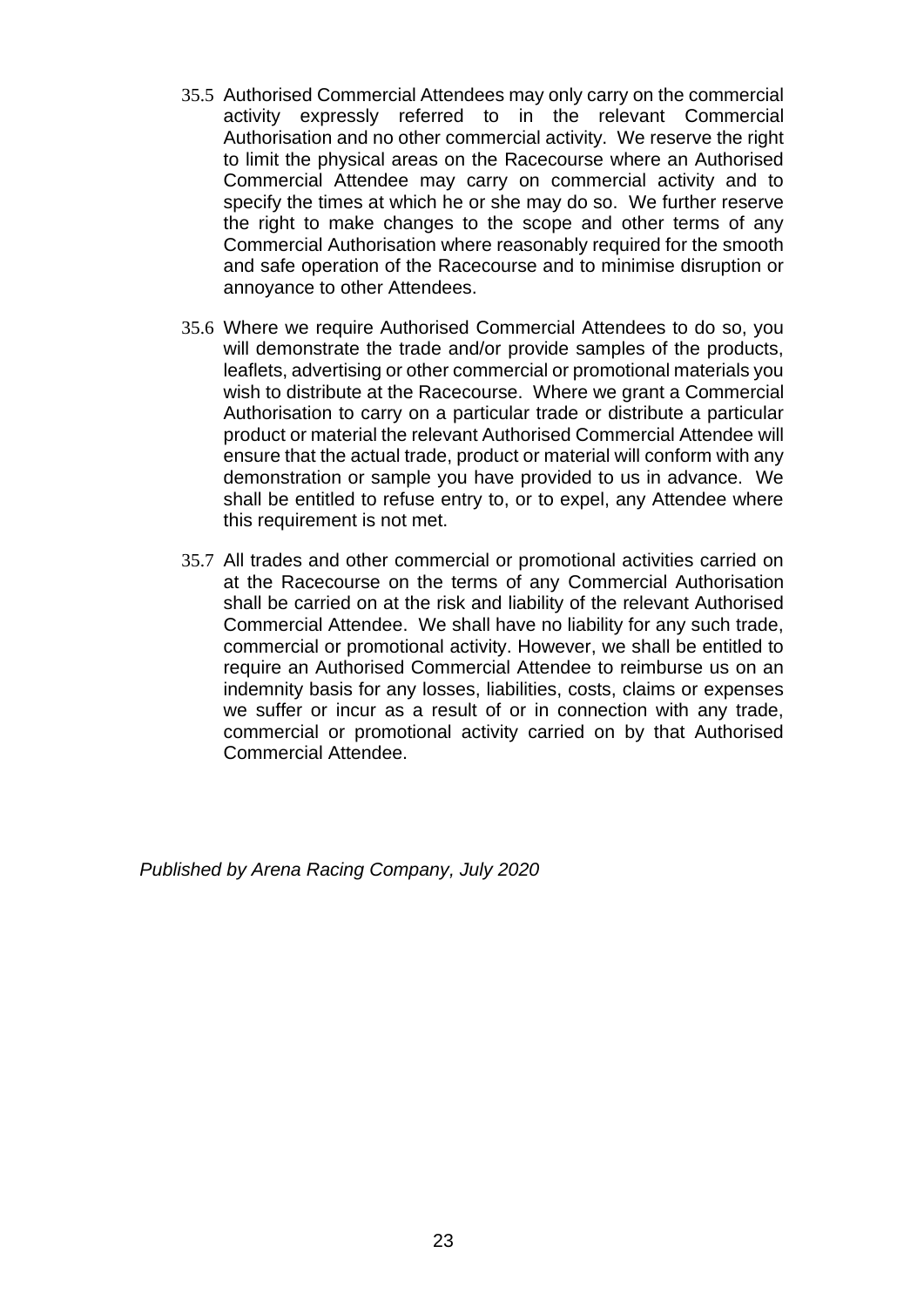# **ANNEX**

# **BHA Instructions Relevant to Media**

- <span id="page-23-0"></span>1. The attention of all Members of the Media is drawn to the BHA Instruction No. 5.2(2), namely:
	- 1.1 Photographers may not position themselves on the racing surface or on or above the take-off or landing side of a fence or hurdle and are to remain on the outside of any running rail

*Note*: For Jump Racing the surface is deemed as the course in use for the particular race (for example, the hurdles or chase course). This also includes any bypass of a hurdle or fence, whether it is in use or not. For Flat racing, all photographers must be behind a running rail.

- 1.2 Photographers must not stand behind any wing of a fence or hurdle or protrude a camera through any part of a wing or stand between a double rail.
- 1.3 No remote cameras are to be attached to any wing or a fence or hurdle
- 1.4 The positioning of any remote cameras immediately adjacent to the take-off or landing side of a fence or hurdle is only permissible on the outside wing and where there is sufficient angle on the wing so that as runners approach the obstacle the position of remote cameras is completely obscured.
	- i) Remote cameras may be positioned on the take-off side of a fence on the outside of the wing adjacent to the take-off board providing the camera lens does not protrude through any part of the wing and must be secured by means of a sub-surface ground spike or a flexible ground support which must not exceed a height of 24 inches.
	- ii) Remote cameras may be positioned on the landing side of a fence (not hurdle) within and no further than six inches from the base of the fence frame. Where advertising hoardings are in situ permission must be obtained from the racecourse as to remote camera positions.
	- iii) No rigid camera supports in excess of seven inches above ground level are permitted
- 1.5 Tripods and ladders must not be used before or for 30 yards after a fence or hurdle on the side of the rail marking the layby of that fence or hurdle. The tope step/platform of the ladder must not be higher than the running rail;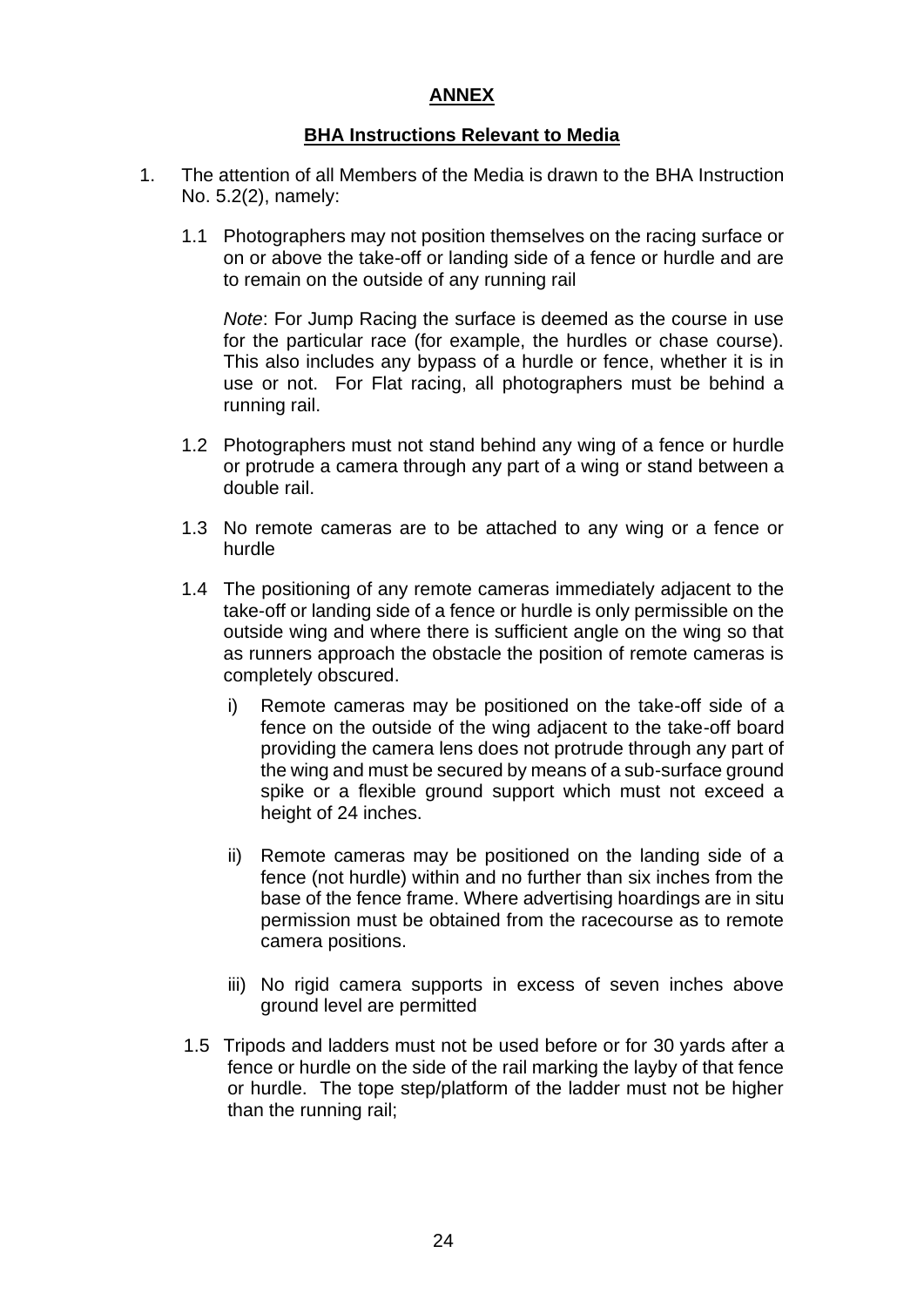- 1.6 For Flat racing, ladders can only be used after the winning post (except in areas open to the public) and behind a double running rail or five yards back from a single running rail;
- 1.7 Photographers using a ladder must remain static on the ladder until all runners have gone past the site of the ladder;
- 1.8 Camera support spikes and mini-tripods may be used but must be behind the line of the running rail upright.
- 1.9 Photography inside the winners' enclosure is to be restricted to those who are authorised by the Racecourse Association or Managing Executive (unless other accreditation arrangements are in place);
- 1.10 Photography is not to take place in the saddling boxes or the parade ring except with permission from the Managing Executive.
- 1.11 Photography is not to take place in the Weighing Room, except with permission from the BHA. Photography is not to take place in the Official Racecourse Stables, except with prior permission from the BHA. Such permission will only be granted in exceptional circumstances. Permission will not be granted for requests made on the day of racing;
- 1.12 Flash photography of horses is not permitted. Flash photography may be allowed in specific areas or in adverse light conditions, with permission of the Racecourse Executive;
- 1.6 Photography of on-going medical or veterinary treatment is not permitted. Specific examples where photography is not considered acceptable, although the list is not exhaustive, include horses or riders undergoing treatment when screens have been erected, the interior of an ambulance when a patient is on board and inside designated treatment areas for both humans and equines.
- 2. The above instructions may be supplemented at individual racecourses by any special additional instructions as considered necessary to safeguard riders and horses before, during and after races, and particularly before and after fences and hurdles.

Any dispensations to these rules require written permission from the Racecourse Executive and Inspector of Courses (if available) in advance.

- 3. The attention of all television and radio broadcasters is drawn to the BHA Instruction No. 5.1, namely:
	- 3.1 Filming or radio interviews are not to take place on racedays in the following designated integrity areas without the prior permission of The BHA:
		- Weighing Room complex (to include Weighing Room, Stewards' Room and Jockeys' Changing Rooms). However,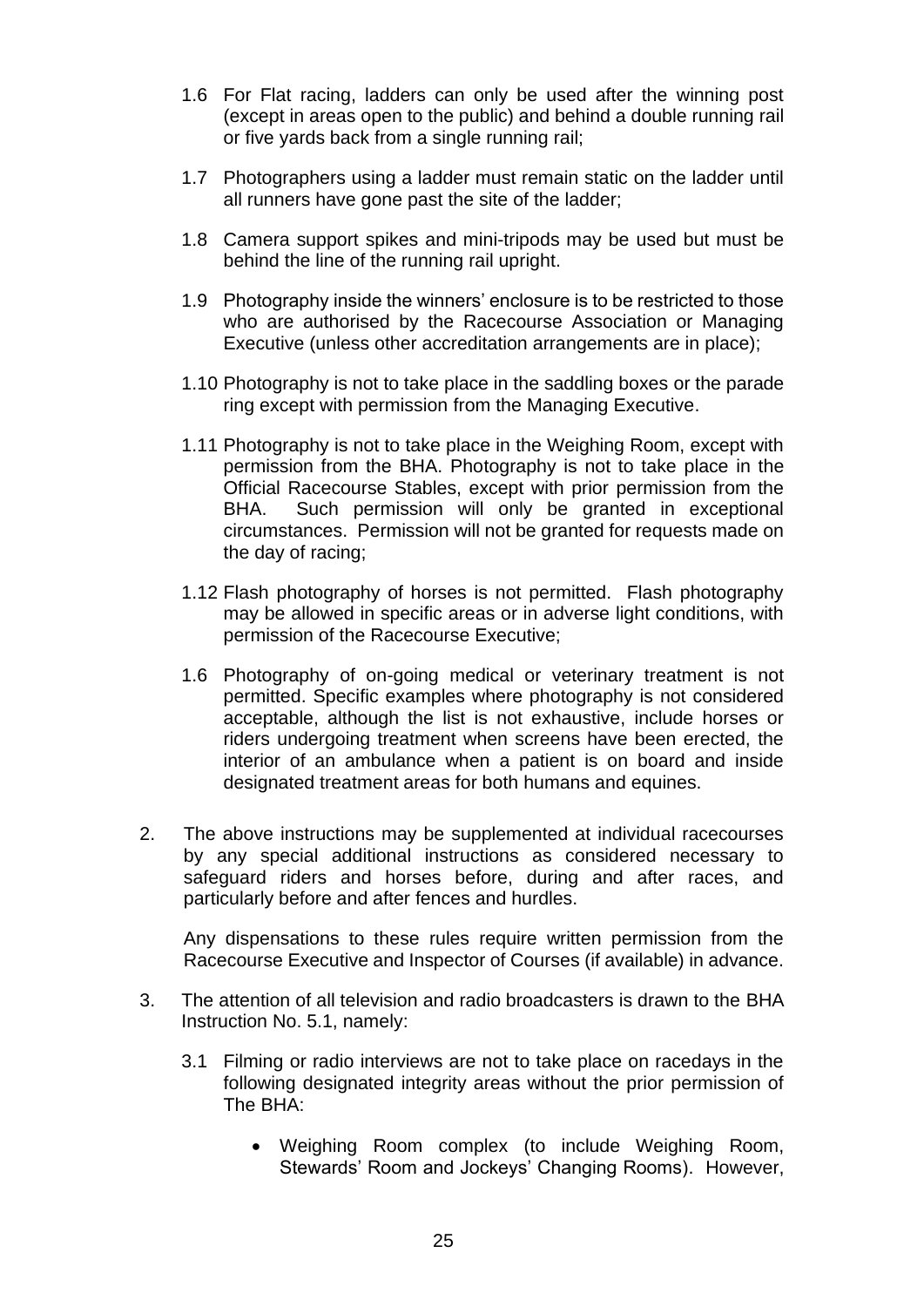if the Managing Executive agrees, a mini-camera with an effects microphone may be installed in the Weighing Room itself without permission of the BHA, providing that the Stipendiary Steward and the Clerk of the Scales are informed beforehand,

- Sampling Unit,
- Racecourse Stables (once BHA's security provision is in force),
- Judges' Box,
- Stewards' Viewing Boxes,
- The Start.
- 3.2 If broadcasters wish to use any of these areas for filming etc., racecourses should refer broadcasters to the Communications and Promotions Department at BHA's Head Office (telephone no: 020 7152 0162), who will inform both the racecourse and the appropriate BHA Officials of the decision. Officials will not allow filming to take place in designated integrity areas unless authorised beforehand by the PR Department. If an urgent situation requires it, this authority may be obtained on the day by telephone.
- 3.3 The sitting of television cameras and the activities of broadcasters in all other areas of the Racecourse are matters to be decided by the Managing Executive, who must always take into account safety, the smooth running of the meeting and ensure compliance with the requirements of paragraphs 3.5 - 3.12 (shown below).
- 3.4 If BHA Officials consider that the activities of television crews in these areas are a threat to safety, the smooth running of the meeting or contravene paragraphs 3.5-3.12 below they will immediately inform the Managing Executive who will deal with the situation without delay in line with the requirements in paragraph 3.3. Such activities would include:
	- Distracting horses or riders whilst racing or on the way to the start,
	- Prejudicing safety in the Parade Ring, Winners Enclosure or between these areas and the racecourse,
	- Holding up jockeys before the start of a race, or delaying them unduly from returning to weigh in,

*Note*: These examples are not exhaustive, and other circumstance may pose a threat to safety or the smooth running of the meeting.